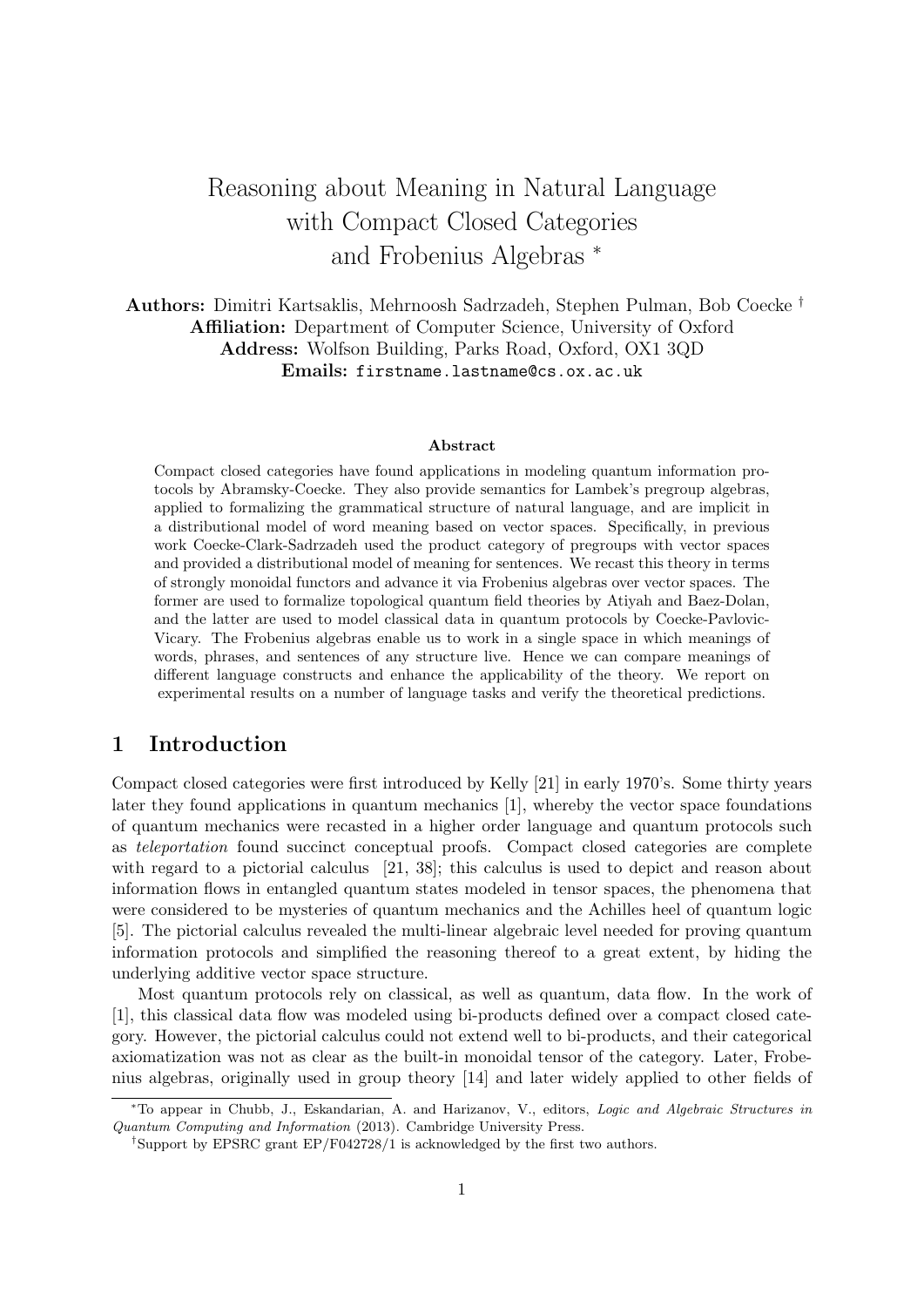mathematics and physics such as topological quantum field theory (TQFT) [2, 24, 3], proved useful. It turned out that the operations of such algebras on vector spaces with orthonormal basis correspond to a uniform copying and deleting of the basis, a property that only holds for, hence can be used to axiomatize, classical states [9].

Compact closed categories have also found applications in two completely orthogonal areas of computational linguistics: formalizing grammar and reasoning about lexical meanings of words. The former application is through Lambek's pregroup grammars [26], which are compact closed categories [33] and have been applied to formalizing grammars of a wide range of natural languages, for instance see [27]. The other application domain, referred to as distributional models of meaning, formalizes meanings of words regardless of their grammatical roles and via the context of their occurrence [13]. These models consist of vector spaces whose basis are sets of context words and whose vectors represent meanings of target words. Distributional models have been widely studied and successfully applied to a variety of language tasks [37, 28, 30] and in particular to automatic word-synonymy detection [11].

Whereas the type-logical approaches to language do not provide a convincing model of word meaning, the distributional models do not scale to meanings of phrases and sentences. The long standing challenge of combining these two models was addressed in previous work [6, 10, 34]. The solution was based on a cartesian product of the pregroup category and the category of finite dimensional vector spaces. The theoretical predictions of the model were made concrete in [15], then implemented and verified in [16]. In this article, we first recast the theoretical setting of [10] using a succinct functorial passage from a free pregroup of basic types to the category of finite dimensional vector spaces. Then, we further advance the theory and show how Frobenius algebras over vector spaces provide solutions for the problem of the concrete construction of linear maps for predicative words with complex types. As a result, we are able to compare meanings of phrases and sentences with different structures, and moreover compare these with lexical vectors of words. This enhances the domain of application of our model: we show how the theoretical predictions of the model, and in particular the Frobenius algebraic constructions, can be empirically verified by performing three experiments: the disambiguation task of [16], comparing meanings of transitive and intransitive sentences, and a new term/definition classification task.

# 2 Recalling Some Categorical Definitions

We start by recalling some definitions. A monoidal category [21] is a category  $\mathcal C$  with a monoidal tensor ⊗, which is associative. That is, for all objects  $A, B, C \in \mathcal{C}$ , we have that  $A \otimes (B \otimes C) \cong$  $(A\otimes B)\otimes C$ . Moreover there exists an object  $I\in\mathcal{C}$ , which serves as the unit of the tensor, that is,  $A \otimes I \cong A \cong I \otimes A$ . These isomorphisms need to satisfy the usual coherence conditions.

A monoidal category is called *symmetric* whenever we have  $A \otimes B \cong B \otimes A$ , again satisfying the standard conditions. Furthermore, a monoidal category is compact closed whenever any object  $A \in \mathcal{C}$  has a left  $A^l$  and a right adjoint  $A^r$ , that is, the following morphisms exist:

$$
\begin{aligned}\n\epsilon^r_A &\colon A\otimes A^r \to I &\eta^r_A &\colon I \to A^r \otimes A \\
\epsilon^l_A &\colon A^l \otimes A \to I &\eta^l_A &\colon I \to A \otimes A^l\n\end{aligned}
$$

and they satisfy the following yanking conditions:

$$
(1_A \otimes \epsilon^l_A) \circ (\eta^l_A \otimes 1_A) = 1_A \qquad (\epsilon^r_A \otimes 1_A) \circ (1_A \otimes \eta^r_A) = 1_A
$$
  
\n
$$
(\epsilon^l_A \otimes 1_{A^l}) \circ (1_{A^l} \otimes \eta^l_A) = 1_{A^l} \qquad (1_{A^r} \otimes \epsilon^r_A) \circ (\eta^r_A \otimes 1_{A^r}) = 1_{A^r}
$$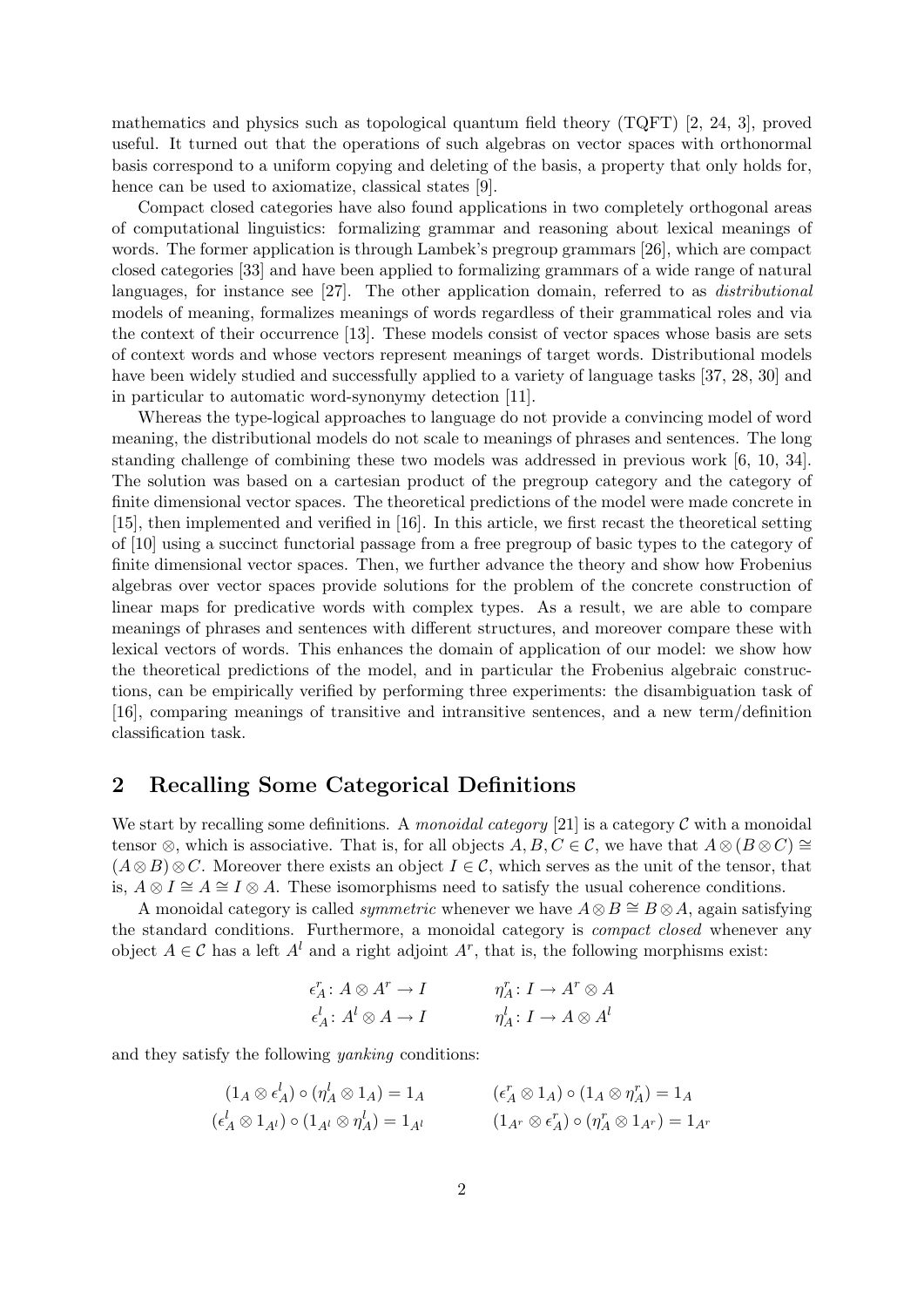In a *symmetric compact closed* category, the left and right adjoints collapse into one, that is we have  $A^* := A^l = A^r$  and the above four equalities collapse to the following two:

$$
(\epsilon_A \otimes 1_A) \circ (1_A \otimes \eta_A) = 1_A \qquad (1_{A^*} \otimes \epsilon_A) \circ (\eta_A \otimes 1_{A^*}) = 1_{A^*}
$$

A functor  $\mathcal F$  from a monoidal category  $\mathcal C$  to a monoidal category  $\mathcal D$  is a monoidal functor [23], whenever F is a functor and moreover there exists a morphism  $I \to \mathcal{F}(I)$  and the following is a natural transformation:

$$
\mathcal{F}(A) \otimes \mathcal{F}(B) \to \mathcal{F}(A \otimes B)
$$

satisfying the corresponding coherence conditions. A monoidal functor is *strongly monoidal* [23], whenever the above morphism and natural transformation are invertible.

A strongly monoidal functor on two compact closed categories  $\mathcal C$  and  $\mathcal D$  preserves the compact structure, that is  $\mathcal{F}(A^l) = \mathcal{F}(A)^l$  and  $\mathcal{F}(A^r) = \mathcal{F}(A)^r$ . To see this, consider the case of the left adjoint, for which we have the following two compositions of morphisms:

$$
\mathcal{F}(A^l) \otimes \mathcal{F}(A) \rightarrow \mathcal{F}(A^l \otimes A) \rightarrow \mathcal{F}(I) \rightarrow I
$$

$$
I \rightarrow \mathcal{F}(I) \rightarrow \mathcal{F}(A \otimes A^l) \rightarrow \mathcal{F}(A) \otimes \mathcal{F}(A^l)
$$

From these, and since adjoints are unique, it follows that  $\mathcal{F}(A^l)$  must be left adjoint to  $\mathcal{F}(A)$ . The case for the right adjoint is similar.

An example of a compact closed category is a Lambek pregroup [26], denoted by  $(P, \leq)$ , 1,  $\cdot$ , (-)<sup>l</sup>, (-)<sup>r</sup>); we refer to this category by **Preg.** This is a partially ordered monoid where each element of the partial order has a left and a right adjoint, that is we have the following inequalities, which are the partial order versions of the yanking conditions of a compact closed category:

$$
p \cdot p^r \le 1 \le p^r \cdot p \qquad \qquad p^l \cdot p \le 1 \le p \cdot p^l
$$

An example of a pregroup is the set of all unbounded monotone functions on integers, with function composition as the monoidal tensor and the identity function as its unit. The left and right adjoints are defined using the standard definition of adjoints and in terms of the min and max operations on the integers as follows, for  $f \in \mathbb{Z}^{\mathbb{Z}}$  and  $m, n \in \mathbb{Z}$ :

$$
f^{r}(n) = \bigvee \{ m \in \mathbb{Z} \mid f(m) \le n \} \qquad f^{l}(n) = \bigwedge \{ m \in \mathbb{Z} \mid n \le f(m) \}
$$

An example of a symmetric compact closed category is the category of finite dimensional vector spaces and linear maps over a field (which for our purposes we take to be the set of real numbers  $\mathbb{R}$ ); we refer to this category by **FVect**. The monoidal tensor is the tensor product of vector spaces whose unit is the field. The adjoint of each vector space is its dual, which, by fixing a basis  $\{r_i\}_i$ , becomes isomorphic to the vector space itself, that is we have  $A^* \cong A$ (note that this isomorphism is not natural). The  $\epsilon$  and  $\eta$  maps, given by the inner product and maximally entangled states or *Bell pairs*, are defined as follows:

$$
\epsilon_A \colon A \otimes A \to \mathbb{R} \qquad \text{given by} \quad \sum_{ij} c_{ij} \ r_i \otimes r_j \ \mapsto \ \sum_{ij} c_{ij} \langle r_i \mid r_j \rangle
$$

$$
\eta_A \colon \mathbb{R} \to A \otimes A \qquad \text{given by} \quad 1 \ \mapsto \ \sum_i r_i \otimes r_i
$$

An example of a monoidal functor is Atiyah's definition of a topological quantum field theory (TQFT). This is a representation of category of manifolds and cobordisms Cob (representing, respectively possible choices of space and spacetime) over the category of finite dimensional vector spaces FVect. This representation is formalized using a strongly monoidal functor from Cob to FVect by Baez and Dylon [3], and assigns a vector space of states to each manifold and a linear operation to each cobordism.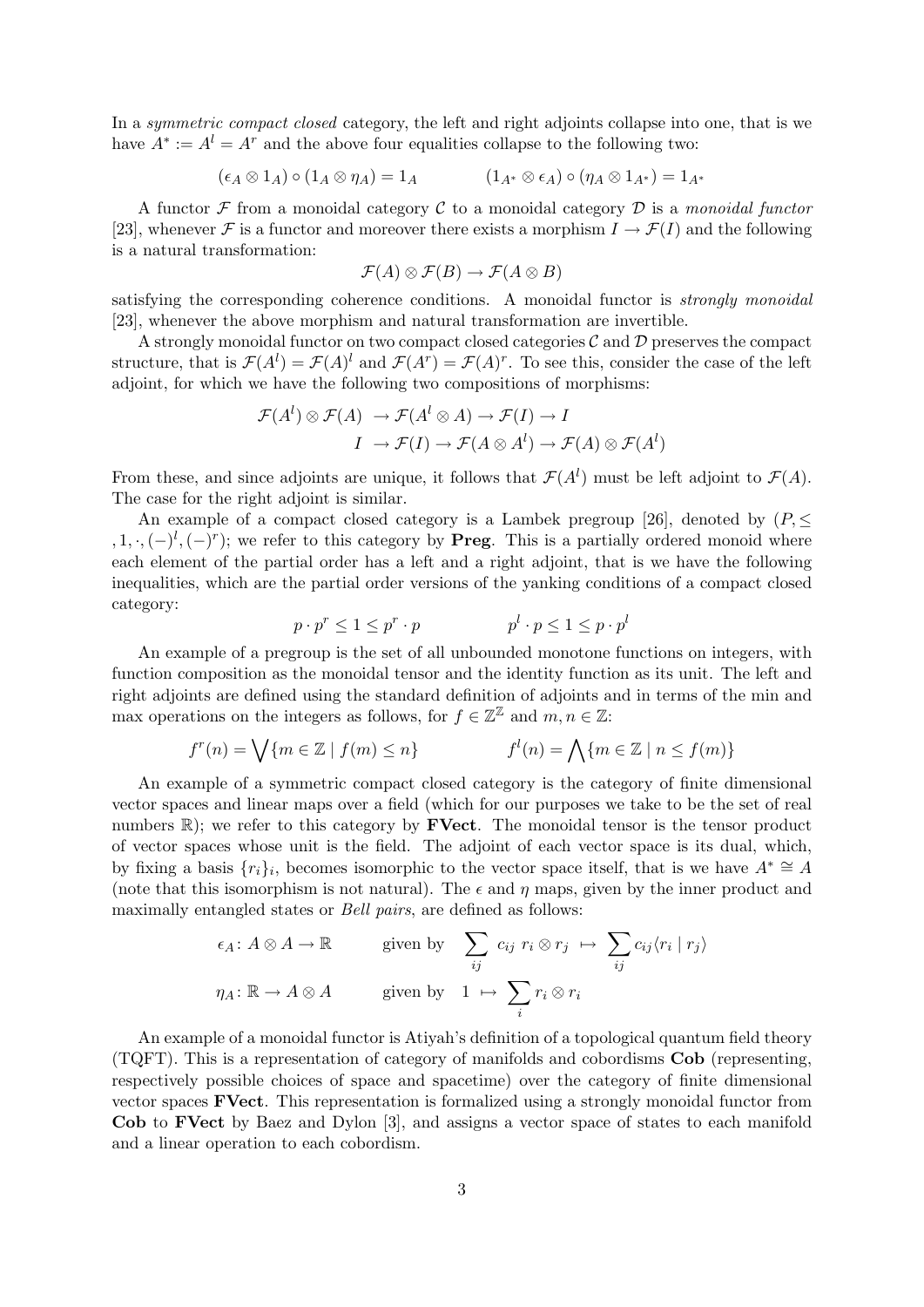# 3 Category Theory in Linguistics

We briefly review two orthogonal models of meaning in computational linguistics: pregroup grammars and distributional models of meaning, and we show how one can interpret the former in the latter using a strongly monoidal functor.

### 3.1 Type-Logical Pregroup Grammars

Consider the simple grammar generated by the following set of rules:

|                                | $itV \rightarrow$ smile                                |
|--------------------------------|--------------------------------------------------------|
| $S \to Np Vp$                  | $tV \rightarrow$ build                                 |
| $Vp \rightarrow tV Np \mid N$  | $Adj \rightarrow$ strong                               |
| $Np \rightarrow Adj Np \mid N$ | $N \rightarrow \text{man}, \text{woman}, \text{house}$ |

The above rules are referred to as *generative rules*. The rules on the left describe the formation of a grammatical sentence S in terms of other non-terminals. According to these rules, a sentence is a noun phrase  $Np$  followed by a verb phrase  $Vp$ , where a verb phrase itself is a transitive verb tV followed either by a  $Np$  or a noun N, and a noun phrase is an adjective Adj followed either by a  $Np$  or a noun N. The rules on the right instantiate all but one  $(S)$  of the non-terminals to terminals. According to these, 'smile' is an intransitive verb, 'build' is a transitive verb, 'strong' is an adjective, and 'man', 'woman', and 'house' are nouns. We treat these words as lemmas and take freedom in conjugating them in our example sentences.

In a predicative approach, the non-terminals of the above grammar (except for  $S$ ) are interpreted as unary or binary predicates to produce meaning for phrases and sentences. There are various options when interpreting these non-terminals: for instance, according to the first rule, we can either interpret a verb phrase as a binary predicate that inputs a noun phrase and outputs a sentence, or we can interpret a noun phrase as a binary predicate that inputs a verb phrase and outputs a sentence. We adhere to the more popular (among computational linguistics) verb-centric view and follow the former option. The types of the resulting predicates, obtained by recursively unfolding the rules, form an algebra of types, referred to as a type-logical grammar.

A pregroup type-logical grammar, or a pregroup grammar for short, is the pregroup freely generated over a set of basic types which, for the purpose of this paper, we take to be  $\{n, s\}$ . We refer to this free pregroup grammar by  $\text{Preg}_F$ . Here, n is the type representing a noun phrase and s is the type representing a sentence. The complex types of this pregroup represent the predicates. For instance,  $n^r \cdot s$  is the type of an intransitive verb, interpreted as a unary predicate that inputs a noun phrase and outputs a sentence. Explicit in this type is also the fact that the intransitive verb has to be on the right hand side of the noun phrase. This fact is succinctly expressed by the adjoint r of the type n. Similarly,  $n^r \cdot s \cdot n^l$  is the type of a transitive verb, which is a binary predicate that inputs two noun phrases, has to be to the right of one and to the left of the other, and outputs a sentence. Finally,  $n \cdot n^l$  is the type of an adjective in attributive position, a unary predicate that inputs a noun phrase and outputs another noun phrase; furthermore, it has to be to the left of its input noun phrase. These types are then assigned to the vocabulary of a language, that is to the non-terminals of the generative rules, via a relation referred to as a type dictionary. Our example type dictionary is as follows:

| man      | woman     | houses  | strong              | smiled | built                                             |
|----------|-----------|---------|---------------------|--------|---------------------------------------------------|
| $\it{n}$ | $\, n \,$ | $\it n$ | $n \cdot n^{\iota}$ |        | $n^r \cdot s \quad   \quad n^r \cdot s \cdot n^l$ |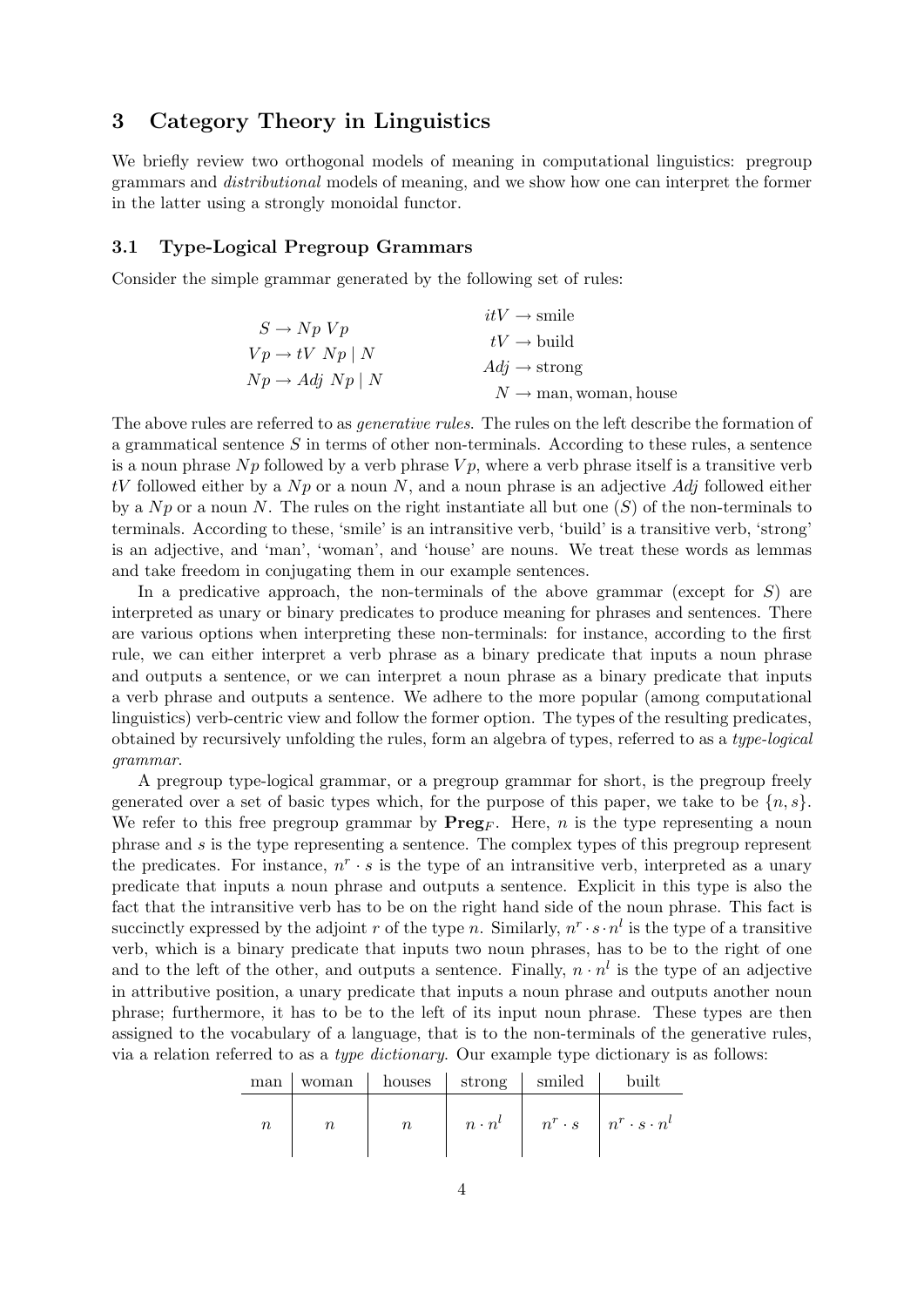Every sequence of words  $w_1w_2\cdots w_n$  from the vocabulary has an associated type reduction, to which we refer to by  $\alpha_{w_1w_1\cdots w_n}$ . This type reduction represents the grammatical structure of the sequence. In a pregroup grammar, a type reduction is the result of applying the partial order, monoid, and adjunction axioms to the multiplication of the types of the words of the sequence. For example, the type reduction  $\alpha_{\text{strong house}}$  associated to the sequence 'strong house' is computed by multiplying the types of 'strong' and 'house', that is  $n \cdot n^l \cdot n$ , then applying to it the adjunction and monoid axioms, hence obtaining  $n \cdot n^l \cdot n \leq n$ . Similarly, the type reduction of the sentence 'strong man built houses' is as follows:

$$
\alpha_{\text{strong man built houses}} \quad : \quad n \cdot n^l \cdot n \cdot n^r \cdot s \cdot n^l \cdot n \ \leq \ n \cdot n^r \cdot s \ \leq \ s
$$

In categorical terms, the type reduction is a morphism of the category  $\mathbf{Preg}_F$ , denoted by tensors and compositions of the  $\epsilon$  and identity maps. For instance, the morphisms corresponding to the above adjective-noun phrase and sentence are as follows:

| strong man                 | strong man built houses                                                                                    |
|----------------------------|------------------------------------------------------------------------------------------------------------|
| $1_n \otimes \epsilon_n^l$ | $(\epsilon_n^r \otimes 1_s) \circ (1_n \otimes \epsilon_n^l \otimes 1_{n^r \cdot s} \otimes \epsilon_n^l)$ |

The generative rules formalize the grammar of a natural language and their consequent type-logical grammars provide a predicative interpretation for the words with complex types. However, all the words with the same type have the same interpretation, and even worse, words with basic types are only interpreted as atomic symbols. In the next section, we will see how distributional models of meaning address this problem.

### 3.2 Distributional Models of Word Meaning

Meanings of some words can be determined by their denotations. For instance, meaning of the word 'house' can be the set of all houses or their images; and the answer to the question 'what is a house?' can be provided by pointing to a house. Matters get complicated when it comes to words with complex types such as adjectives and verbs. It is not so clear what is the denotation of the adjective 'strong' or the verb 'build'. The problem is resolved by adhering to a meaning-as-use model of meaning, whereby one can assign meaning to all words, regardless of their grammatical type, according to the context in which they often appear. This context-based approach to meaning is the main idea behind the distributional models of meaning.

First formalized by Firth in 1957 [13] and about half a century later implemented and applied to word sense disambiguation by Schütze [37], distributional models of meaning interpret words as vectors in a highly dimensional (but finite) vector space with a fixed orthonormal basis over real numbers. A basis for this vector space is a set of target words, which in principle can be the set of all lemmatized words of a corpus of documents or a dictionary. In practice, the basis vectors are often restricted to the few thousands most occurring words of the corpus, or a set of specialized words depending on the application domain, e.g. a music dictionary. Alternatively, they can be topics obtained from a dimensionality reduction algorithm such as single value decomposition (SVD). We refer to such a vector space with an orthonormal basis  $\{w_i\}_i$ , no matter how it is built, as our basic distributional vector space  $W$ ; and to **FVect** restricted to tensor powers of W as  $\mathbf{FVect}_W$ .

In this model, to each word is associated a vector, which serves as the meaning of the word. The weights of this vector are obtained by counting how many times the word has appeared 'close' to a basis word, where 'close' is a window of  $n$  (usually equal to 5) words. This number is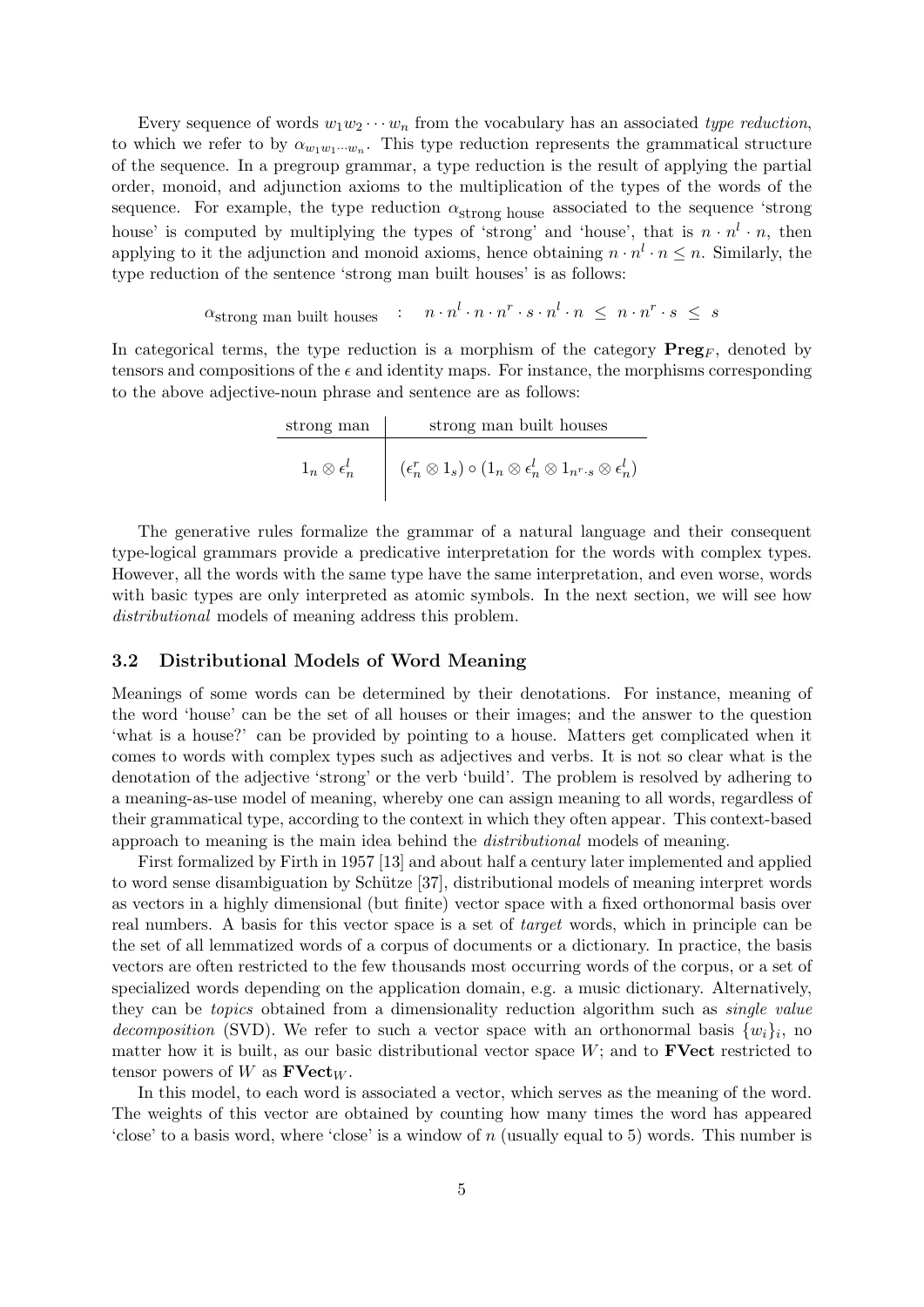usually normalized, often in the form of TF-IDF values which show how important is a specific basis word by taking into account not only the number of times it has occurred to the document, but also the number of documents in which it appears in the corpus.



Figure 1: A Toy Distributional Model of Meaning

As an example, consider the toy vector space of Figure 1. The set {human, mortal, brick} is the basis of this vector space and the words 'man', 'woman', 'house' and 'build' each have a vector assigned to them. The words that have often appeared in the same context have a smaller angle between their vectors. For instance, 'house' and 'build' often appear close to 'brick', whereas 'man' and 'woman' often appear close to 'mortal' and 'human'. The cosine of the angle between the word vectors has proved to be a good measure in predicting synonymy of words [11]. Despite these good predictions, the distributional models of meaning cannot serve as the definite models of natural language, as there is more to a language than the contexts of its words and these models on their own do not scale up to the interpretations of phrases and sentences. In the next section, we will see how a combination of type-logical and distributional models overcome both of their corresponding shortcomings.

### 3.3 Quantizing the Grammar

We provide a mapping of the free pregroup grammar  $\mathbf{Preg}_F$  to  $\mathbf{FVect}_W$  via a strongly monoidal functor  $\mathcal F$ . This functor assigns the basic vector space W to both of the basic types, that is, we have:

$$
\mathcal{F}(n) = \mathcal{F}(s) = W
$$

By functoriality, the partial orders between the basic types (for example those presented in  $[26]$ ) are mapped to linear maps from W to W. The adjoints of basic types are also mapped to W, since for  $x \in \{n, s\}$  we have the following, motivated by the above mentioned fact that  $W^* \cong W$ :

$$
\mathcal{F}(x^l) = \mathcal{F}(x^r) = \mathcal{F}(x)
$$

Since  $W^{**} \cong W^* \cong W$ , the iterated adjoint types are also mapped to W:

$$
\mathcal{F}(x^{ll}) = \mathcal{F}(x^{rr}) = \mathcal{F}(x)
$$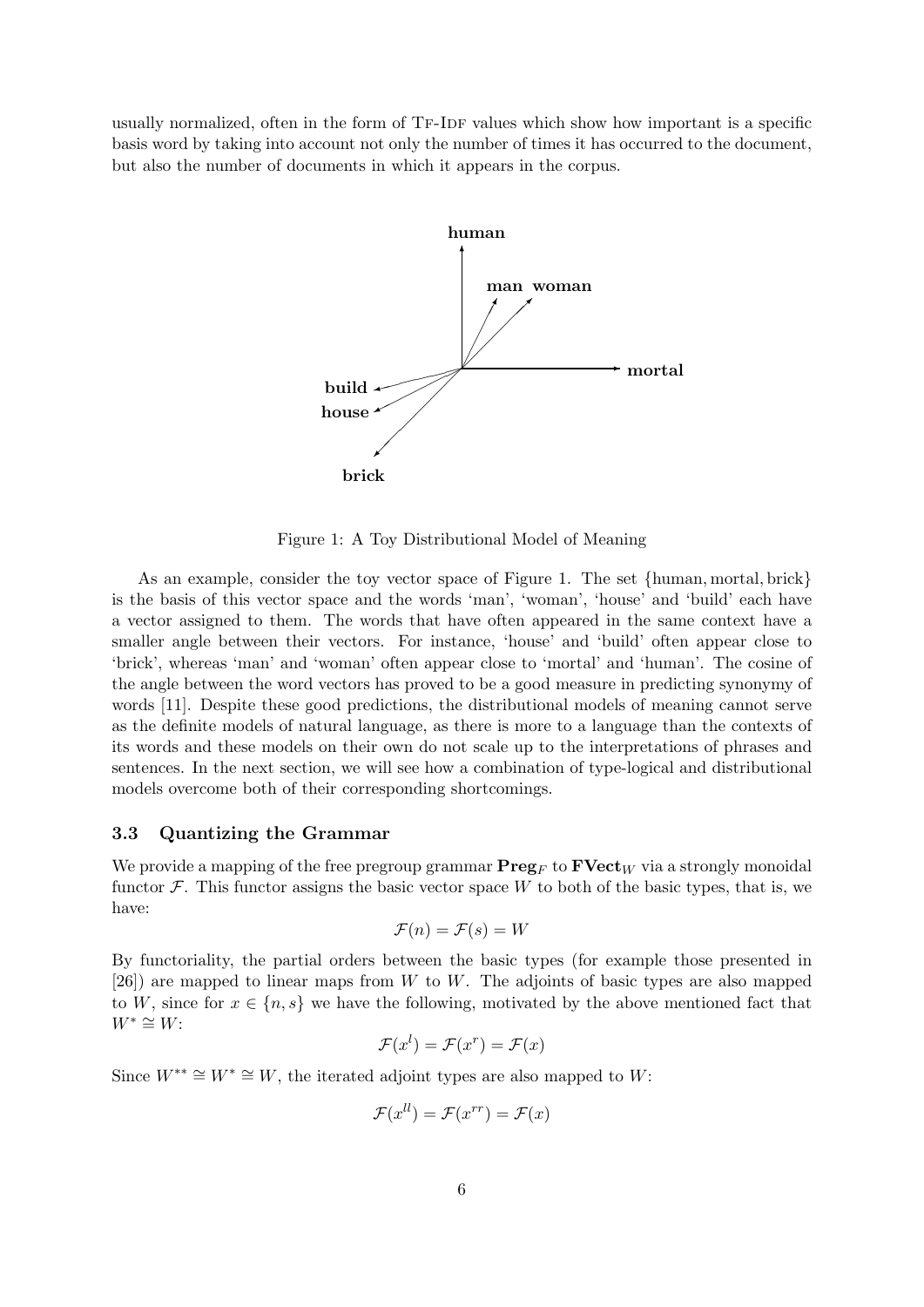The complex types are mapped to tensor products of vector spaces, that is:

$$
\mathcal{F}(n \cdot n^l) = \mathcal{F}(n^r \cdot s) = W \otimes W \qquad \mathcal{F}(n^r \cdot s \cdot n^l) = W \otimes W \otimes W
$$

Similarly, the type reductions are mapped to the compositions of tensor products of identity and  $\epsilon$  maps of  $\textbf{FVect}_W$ , for instance the type reduction of a transitive sentence is mapped as follows:

$$
\mathcal{F}(\alpha_{\text{sbj verb obj}}) = \mathcal{F}(\epsilon_n^r \otimes 1_s \otimes \epsilon_n^l) = \epsilon_W \otimes 1_W \otimes \epsilon_W \colon W \otimes (W \otimes W \otimes W) \otimes W \longrightarrow W
$$

Now we can use the definition of [10] to provide a meaning for phrases and sentences of our grammar. The meaning of a sequence of words  $w_1w_2\cdots w_n$  with type reduction  $\alpha_{w_1w_2\cdots w_n}$  is:

 $\textbf{Definition}(\textbf{*}) \quad \mathcal{F}(\alpha_{w_1w_2\cdots w_n}) \left(\overrightarrow{w_1}\otimes \overrightarrow{w_2}\otimes \cdots \otimes \overrightarrow{w_n}\right)$ 

As an example, take:

$$
\overrightarrow{men} = \sum_i c_i^{men} \overrightarrow{w_i} \qquad \overrightarrow{houses} = \sum_k c_k^{houses} \overrightarrow{w_k} \qquad \overrightarrow{built} = \sum_{ijk} c_{ijk}^{built} (\overrightarrow{w_i} \otimes \overrightarrow{w_j} \otimes \overrightarrow{w_k})
$$

Substituting these in Definition<sup>\*</sup>), we obtain the following for the meaning of the sentence 'men built houses':

$$
\mathcal{F}\left(\epsilon_n^r\otimes 1_s\otimes \epsilon_n^l\right)\left(\overrightarrow{men}\otimes \overrightarrow{built}\otimes \overrightarrow{houses}\right)=\\(\epsilon_W\otimes 1_W\otimes \epsilon_W)\left(\overrightarrow{men}\otimes \overrightarrow{built}\otimes \overrightarrow{houses}\right)=\\\\\sum_{ijk}c_{ijk}^{built}\langle \overrightarrow{men}|\overrightarrow{w_i}\rangle\langle \overrightarrow{w_k}|\overrightarrow{houses}\rangle\overrightarrow{w_j}
$$

This definition ensures that the interpretations of noun phrases and sentences of any grammatical structure, for instance intransitive or transitive, will be a vector in  $W$ , hence we can measure the cosine of the angle between them and compute their synonymy. In order to determine that this measure of synonymy provides good predictions, we need to run some experiments. However, whereas we know very well how to build vectors in  $W$  for words with basic types such as 'man' and 'house', our method further requires interpretations of words with complex types to be in tensor spaces, and there is no known standard procedure to construct these. In the next section we show how the notion of a Frobenius algebra over a vector space can be of use in addressing this matter.

## 4 Frobenius Algebras

Frobenius algebras were originally introduced in 1903 by F. G. Frobenius in the context of proving representation theorems for group theory [14]. Since then, they have found applications in other fields of mathematics and physics, e.g. in topological quantum field theories [24] and in categorical quantum mechanics [9]. The general categorical definitions recalled below are due to Carboni and Walters [7]. Their concrete instantiations to algebras over vector spaces were developed in [9].

A Frobenius algebra over a symmetric monoidal category  $(C, \otimes, I)$  is a tuple  $(F, \sigma, \iota, \mu, \zeta)$ , where for an F object of C the triple  $(F, \sigma, \iota)$  is an associative coalgebra, that is, the following are morphisms of  $C$ , satisfying the coalgebraic associativity and unit conditions:

$$
\sigma \colon F \to F \otimes F \qquad \qquad \iota \colon F \to I
$$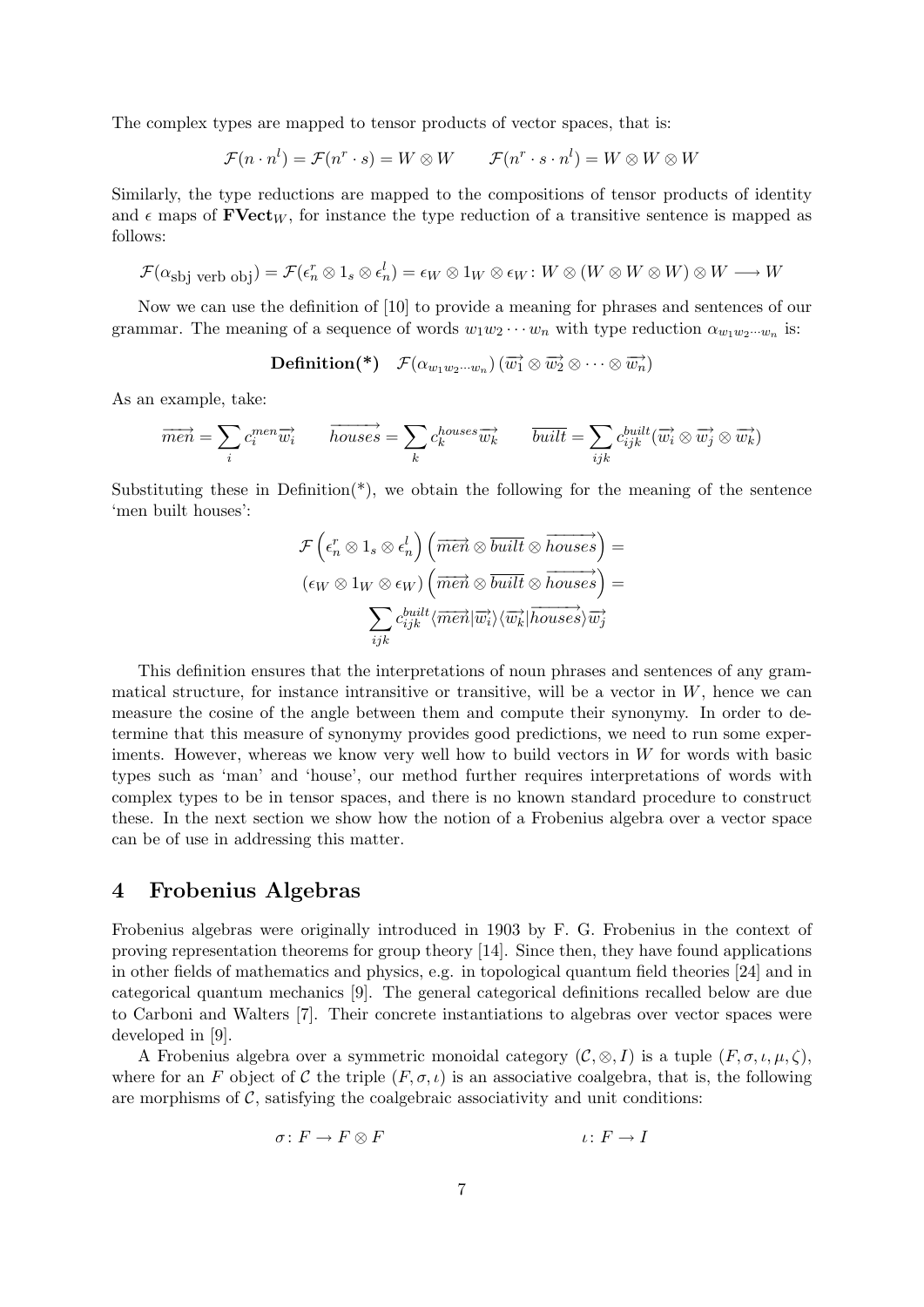The triple  $(F, \mu, \zeta)$  is an associative algebra, that is, the following are morphisms of C, satisfying the algebraic associativity and unit conditions:

$$
\mu \colon F \otimes F \to F \qquad \zeta: I \to F
$$

Moreover, the above  $\sigma$  and  $\mu$  morphisms satisfy the following *Frobenius* condition:

$$
(\mu \otimes 1_F) \circ (1_F \otimes \sigma) = \sigma \circ \mu = (1_F \otimes \mu) \circ (\sigma \otimes 1_F)
$$

A Frobenius Algebra is *commutative* if it satisfies the following two conditions for  $\delta : X \otimes Y \rightarrow$  $Y \otimes X$ , the symmetry morphism of  $(C, \otimes, I)$ :

$$
\delta \circ \sigma = \sigma \qquad \qquad \mu \circ \delta = \mu
$$

Finally, a Frobenius Algebra is *isometric* or *special* if it satisfies the following condition:

$$
\mu \circ \sigma = Id
$$

In the category **FVect**, any vector space V with a fixed basis  $\{\vec{v}_i\}_i$  has a commutative special Frobenius algebra over it, explicitly given as follows:

$$
\sigma :: \overrightarrow{v_i} \mapsto \overrightarrow{v_i} \otimes \overrightarrow{v_i} \n\mu :: \overrightarrow{v_i} \otimes \overrightarrow{v_i} \mapsto \overrightarrow{v_i} \n\zeta :: 1 \mapsto \overrightarrow{v_i}
$$

In a Frobenius algebra over an orthonormal vector space, the coalgebra and algebra operations relate to each other via the equation  $\sigma^{\dagger} = \mu$ , where  $\dagger$  is the adjoint, equal to the transpose for vector spaces over reals.

In such Frobenius algebras, the operation  $\sigma$  corresponds to copying and its unit  $\iota$  corresponds to deleting of the vectors. They enable one to faithfully encode vectors of  $W$  into spaces with higher tensor ranks, such as  $W \otimes W$ ,  $W \otimes W \otimes W$ ,  $\cdots$ . In linear algebraic terms, for  $v \in W$ , we have that  $\sigma(v)$  is a diagonal matrix whose diagonal elements are weights of v. The operation  $\mu$  is referred to as uncopying; it loses some information when encoding a higher rank tensor into a lower rank space. In linear algebraic terms, for  $z \in W \otimes W$ , we have that  $\mu(z)$  is a vector consisting only of the diagonal elements of  $z$ , hence losing the information encoded in the non-diagonal part.

# 5 Pictorial Calculi

The framework of compact closed categories comes with a complete diagrammatic calculus that allows convenient graphical representations of the derivations. We briefly introduce the fragment of this calculus that we are going to use in this paper. The objects of this fragment are the tensors of multi-linear algebra; that is, a vector is a rank-1 tensor, a matrix is a rank-2 tensor, and a 3d-array is a rank-3 tensor. Each tensor is represented by a triangle, whose rank can be determined by its wires. Words are represented by tensors that correspond to their meaning: subjects and objects are rank-1 tensors (vectors), adjectives and intransitive verbs are rank-2 tensors, and transitive verbs are rank-3 tensors. The  $\epsilon$  maps are depicted as cups, whereas the identity morphism is a vertical straight line. The tensor products of vectors are represented by juxtaposing their corresponding triangles. For example, the meaning of a transitive sentence, following  $Definition(*)$ , is depicted as follows: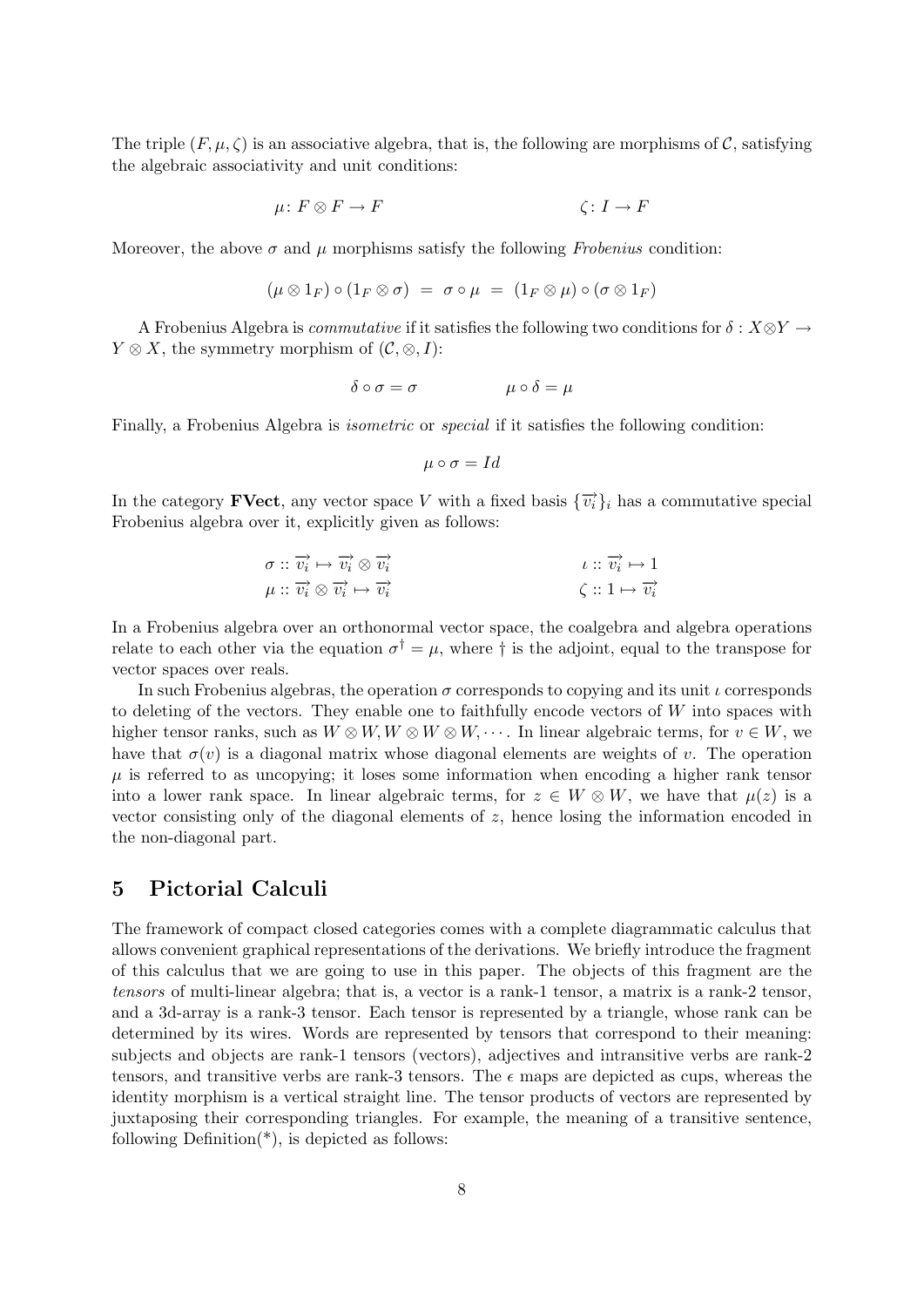

Computations with Frobenius algebras can also be represented within the more general diagrammatic calculus of symmetric monoidal categories, referred to as string diagrams, first formalized in [20]. Specifically, the linear maps of the coalgebra and algebra are depicted by:

$$
(\sigma, \iota) = \bigwedge \left\{ \begin{array}{c} (\mu, \zeta) = \bigvee \end{array} \right\}
$$

The Frobenius condition is depicted by:

$$
\left(\bigwedge_{i=1}^{n} \bigwedge_{j=1}^{n} \bigwedge_{j=1}^{n} \bigwedge_{j=1}^{n} \bigwedge_{j=1}^{n} \bigwedge_{j=1}^{n} \bigwedge_{j=1}^{n} \bigwedge_{j=1}^{n} \bigwedge_{j=1}^{n} \bigwedge_{j=1}^{n} \bigwedge_{j=1}^{n} \bigwedge_{j=1}^{n} \bigwedge_{j=1}^{n} \bigwedge_{j=1}^{n} \bigwedge_{j=1}^{n} \bigwedge_{j=1}^{n} \bigwedge_{j=1}^{n} \bigwedge_{j=1}^{n} \bigwedge_{j=1}^{n} \bigwedge_{j=1}^{n} \bigwedge_{j=1}^{n} \bigwedge_{j=1}^{n} \bigwedge_{j=1}^{n} \bigwedge_{j=1}^{n} \bigwedge_{j=1}^{n} \bigwedge_{j=1}^{n} \bigwedge_{j=1}^{n} \bigwedge_{j=1}^{n} \bigwedge_{j=1}^{n} \bigwedge_{j=1}^{n} \bigwedge_{j=1}^{n} \bigwedge_{j=1}^{n} \bigwedge_{j=1}^{n} \bigwedge_{j=1}^{n} \bigwedge_{j=1}^{n} \bigwedge_{j=1}^{n} \bigwedge_{j=1}^{n} \bigwedge_{j=1}^{n} \bigwedge_{j=1}^{n} \bigwedge_{j=1}^{n} \bigwedge_{j=1}^{n} \bigwedge_{j=1}^{n} \bigwedge_{j=1}^{n} \bigwedge_{j=1}^{n} \bigwedge_{j=1}^{n} \bigwedge_{j=1}^{n} \bigwedge_{j=1}^{n} \bigwedge_{j=1}^{n} \bigwedge_{j=1}^{n} \bigwedge_{j=1}^{n} \bigwedge_{j=1}^{n} \bigwedge_{j=1}^{n} \bigwedge_{j=1}^{n} \bigwedge_{j=1}^{n} \bigwedge_{j=1}^{n} \bigwedge_{j=1}^{n} \bigwedge_{j=1}^{n} \bigwedge_{j=1}^{n} \bigwedge_{j=1}^{n} \bigwedge_{j=1}^{n} \bigwedge_{j=1}^{n} \bigwedge_{j=1}^{n} \bigwedge_{j=1}^{n} \big
$$

The commutativity conditions are shown as:

$$
\bigwedge^1 = \bigwedge^1
$$

The isometry condition is depicted by:

$$
\left\langle \bigsetminus \bigsetminus_{i=1}^{n} \alpha_i \right\rangle = \left\lceil \alpha_i \right\rceil
$$

Finally, the Frobenius conditions guarantee that any diagram depicting a Frobenius algebraic computation can be reduced to a normal form that only depends on the number of input and output wires of the nodes, provided that the diagram of computation is connected. This justifies depicting computations with Frobenius algebras as spiders, referring to the right hand side diagram below:



For an informal introduction to compact closed categories, Frobenius algebras, and their diagrammatic calculi, see [8].

# 6 Building Tensors for Words with Complex Types

The type-logical models of meaning treat words with complex types as predicates. In a matrix calculus, predicates can be modeled as matrices (or equivalently, linear maps), over the semiring of booleans. In vector spaces over reals, one can extend these 0/1 entries to real numbers and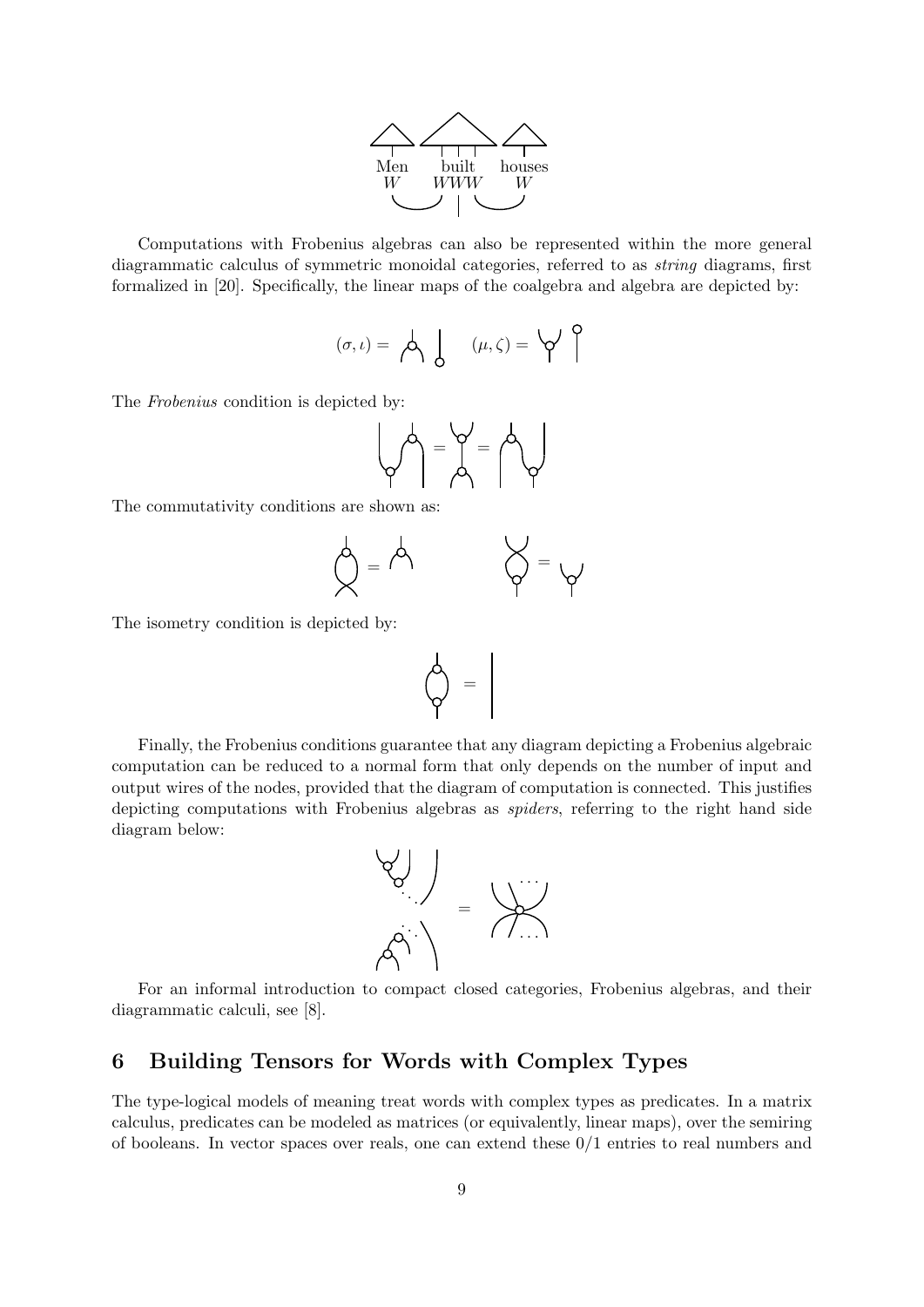model words with complex types as weighted predicates. These are predicates that not only tell us which instantiations of their arguments are related to each other, but also that to what extent these are related to each other. For instance, a transitive verb is a binary predicate that, in the type-logical model, tells us which noun phrases are related to other noun phrases. In a vector space model, the verb becomes a linear map that moreover tells us to what extent these noun phrases are related to each other.

Building such linear maps from a corpus turns out to be a non-trivial task. In previous work [15, 16] we argue that such a linear map can be constructed by taking the sum of the tensor products of the vectors/linear maps of its arguments. For instance, the linear map representing an *n*-ary predicate p with arguments  $a_1$  to  $a_n$  is  $\sum_i \overline{a}_1 \otimes \cdots \otimes \overline{a}_n$ , where  $\overline{a}_j$  is the vector/linear map associated to the argument  $a_j$  and the index i counts the number of times each word  $a_i$  has appeared in the corpus as the argument of p. Following this method, the linear maps corresponding to the predicates of our simple grammar are as follows:

| intransitive verb | transitive verb                                               | adjective                        |
|-------------------|---------------------------------------------------------------|----------------------------------|
| $\sum_i s b j_i$  | $\sum(\overrightarrow{sbj}_i \otimes \overrightarrow{obj}_i)$ | $\sum_i \overrightarrow{noun}_i$ |

There is a problem: this method provides us with a linear map in a space whose tensor rank is one less than the rank of the space needed by Definition(\*). For instance, the linear map of the transitive verb ends up being in  $W \otimes W$ , but we need a linear map in  $W \otimes W \otimes W$ . This problem is overcome by using the operations of a Frobenius algebra over vector spaces. We use the pictorial calculi of the compact closed categories and Frobenius algebras to depict the resulting linear maps and sentence vectors.

### 6.1 Adjectives and Intransitive Verbs

 $\overline{\phantom{a}}$ 

The linear maps of adjectives and intransitive verbs are elements of  $W$ . In order to encode them in  $W \otimes W$ , we use the Frobenius  $\sigma$  operation and obtain the following linear map:



For the intransitive verb, when substituted in Definition(\*), that is, when applied to its subject, the above will result in the left hand side vector below, which is then normalized to the right hand side vector.



When an adjective is applied to a noun, the order of the above application is swapped: the triangle of the adjective will change place with the triangle of the subject of the intransitive verb.

#### 6.2 Transitive Verbs

The linear map of a transitive verb is an element of  $W \otimes W$ ; this has to be encoded in  $W \otimes W \otimes W$ . We face a few options here, which geometrically speaking provide us with different ways of "diagonally" placing a plane into a cube.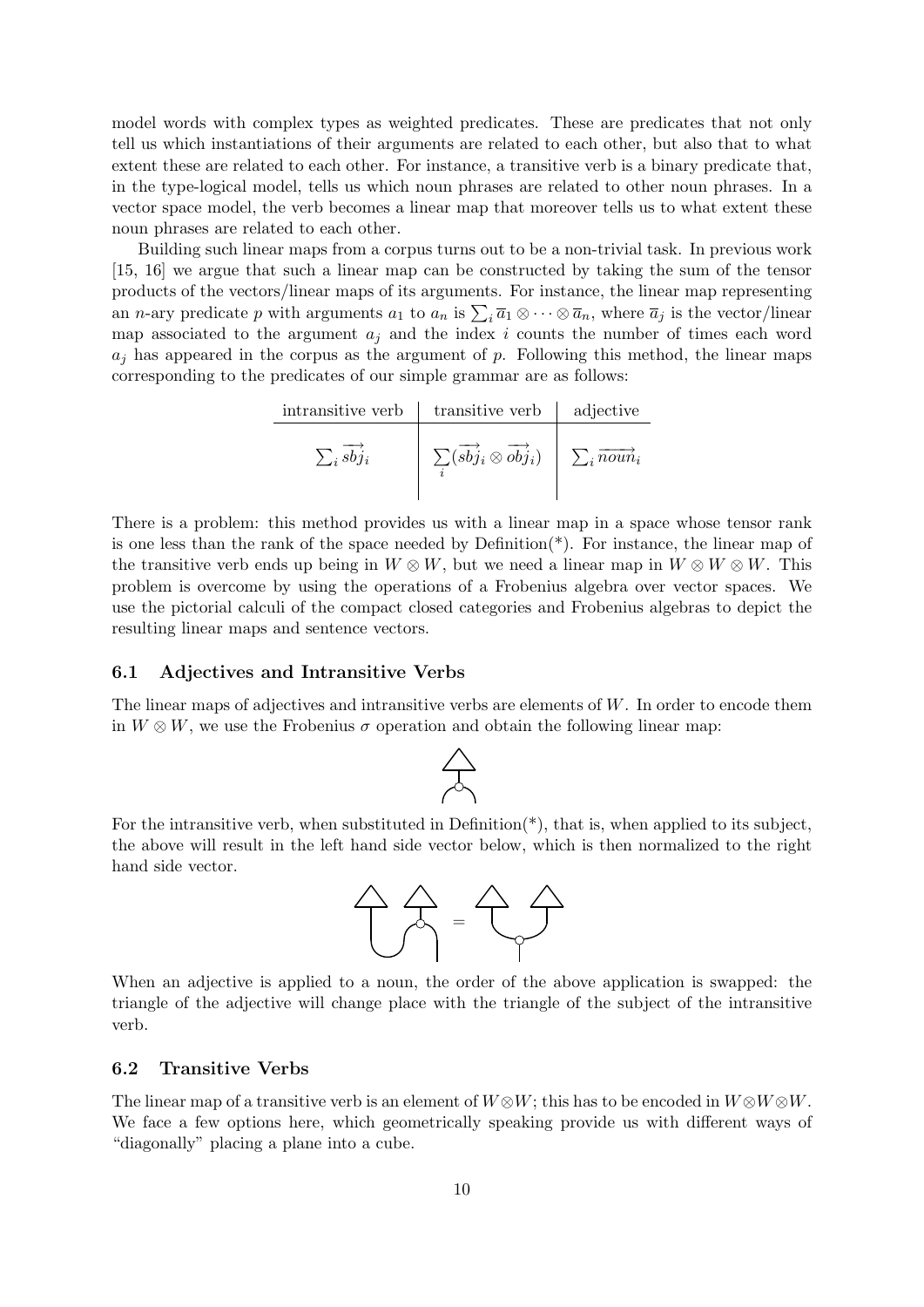CpSbj The first option is to copy the "row" dimension of the linear map corresponding to the verb; this dimension encodes the information of the subjects of the verb from the corpus. In the left hand side diagram below we see how  $\sigma$  transforms the verb in this way. Once substituted in Definition( $*$ ), we obtain the diagram in the right hand side:



In this case, the  $\sigma$  map transforms the matrix of the verb as follows:

$$
\sigma :: \sum_{ij} c_{ij} (\overrightarrow{n_i} \otimes \overrightarrow{n_j}) \quad \mapsto \quad \sum_{iij} c_{ii} (\overrightarrow{n_i} \otimes \overrightarrow{n_i} \otimes \overrightarrow{n_j})
$$

CpObj Our other option is to copy the "column" dimension of the matrix, which encodes the information about the objects of the verb from the corpus:



Now the  $\sigma$ -map does the following transformation:

$$
\sigma :: \sum_{ij} c_{ij} (\overrightarrow{n_i} \otimes \overrightarrow{n_j}) \quad \mapsto \quad \sum_{ijj} c_{jj} (\overrightarrow{n_i} \otimes \overrightarrow{n_j} \otimes \overrightarrow{n_j})
$$

The diagrams above simplify the calculations involved, since they suggest a closed form formula for each case. Taking as an example the diagram of the copy-subject method, we see that: (a) the object interacts with the verb; (b) the result of this interaction serves as input for the  $\sigma$  map; (c) one wire of the output of  $\sigma$  interacts with the subject, while the other branch delivers the result. Linear algebraically, this corresponds to the computation  $\sigma(\overline{verb} \times \overrightarrow{obj})^{\mathsf{T}} \times \overrightarrow{sbj}$ , which expresses the fact that the meaning of a sentence is obtained by first applying the meaning of the verb to the meaning of the object, then applying the ( $\sigma$  version of the) result to the meaning of the subject. This computation results in the Equation 1 below:

$$
\overrightarrow{sbj} \overrightarrow{verb} \overrightarrow{obj} = \overrightarrow{sbj} \odot (\overrightarrow{verb} \times \overrightarrow{obj})
$$
\n(1)

This order of application is the exact same way formalized in the generative rules of the language. On the contrary, the meaning of a transitive sentence for the copy-object results is given by Equation 2 below, which expresses the fact that the meaning of a sentence is obtained by first applying the (transposed) meaning of the verb to the meaning of the subject and then applying the result to the meaning of the object:

$$
\overrightarrow{sbj} \overrightarrow{verb} \overrightarrow{obj} = \overrightarrow{obj} \odot (\overrightarrow{verb}^{\mathsf{T}} \times \overrightarrow{sbj})
$$
\n(2)

Note that equipped with the above closed forms we do not need to create or manipulate rank-3 tensors at any point of the computation, something that would cause high computational overhead.

Purely syntactically speaking, in a pregroup grammar the order of application of a transitive verb does not matter: it is applied to its subject and object in parallel. Semantically, as originated in the work of Montague [35], a transitive verb is first applied to its object and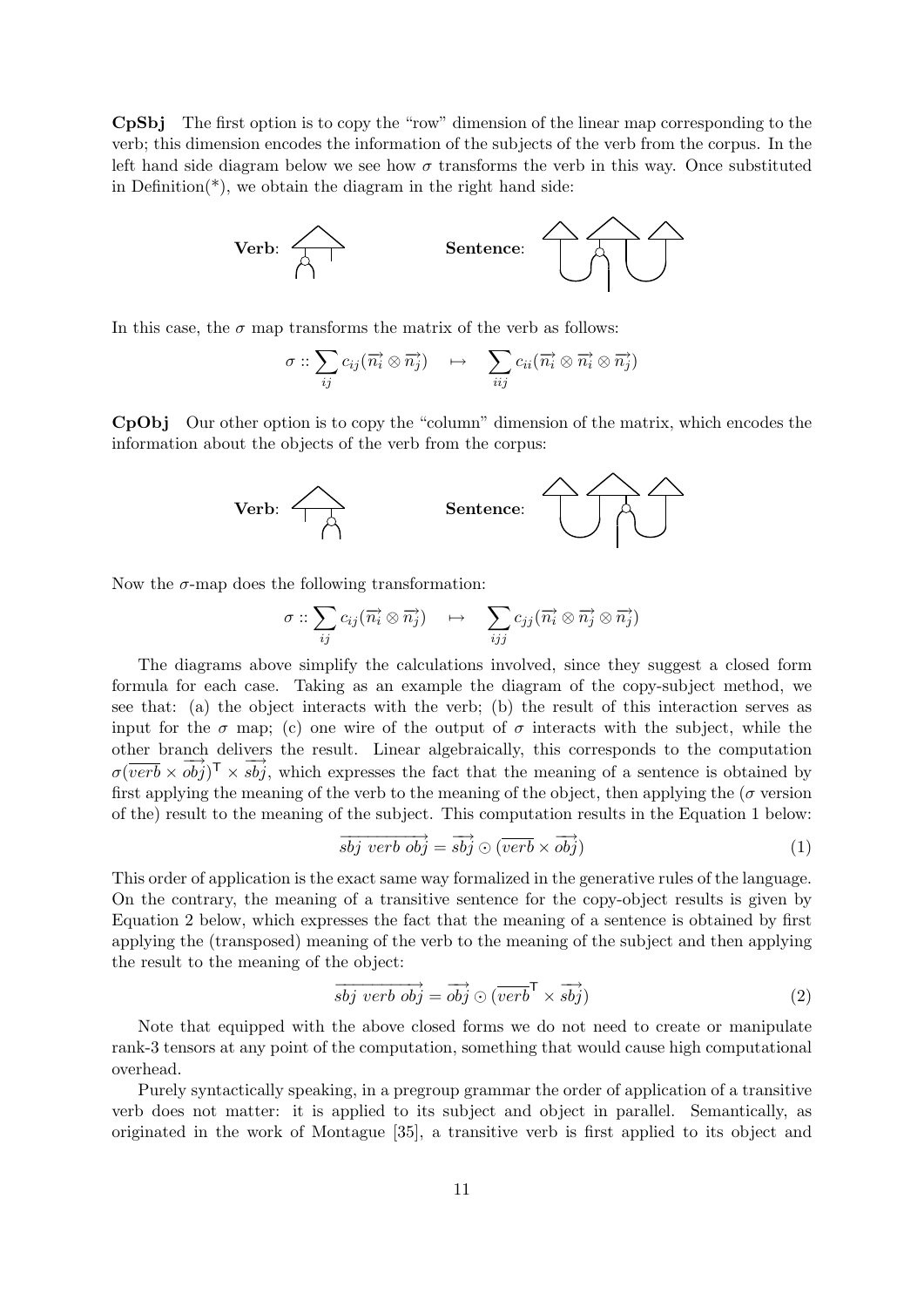then to its subject. In the more modern approaches to semantics via logical grammars, this order is some times based on the choice of the specific verb [19]. Our work in this paper is more inline with the latter approach, where for the specific task of disambiguating the verbs of our dataset, first applying the verb to the subject then to the object seems to provide better experimental results. According to our general theoretical setting, the linear map corresponding to the transitive verb should be a rank-3 tensor, but at the moment, apart from work in progress which tries to conjoin efforts with Machine Learning to directly build these as rank-3 tensors, we do not have the technology to do other than described in this paper. However, in the ideal case that the linear maps of words are already in the spaces allocated to them by the theory, these choices will not arise, as the compact nature of the matrix calculus implies that the application can be done in parallel in all the cases that parallel applications are prescribed by the syntax. From a linear-algebra perspective, fully populated rank-3 tensors for verbs satisfy the following equality:

$$
\overrightarrow{subj \ verb \ obj} = (\overrightarrow{verb} \times \overrightarrow{obj})^{\mathsf{T}} \times \overrightarrow{subj} = (\overrightarrow{verb}^{\mathsf{T}} \times \overrightarrow{subj}) \times \overrightarrow{obj}
$$

which shows that the order of application does not actually play a role.

MixCpDl We can also use a mixture of  $\sigma$  and  $\mu$  maps. There are three reasonable options here, all of which start by applying two  $\sigma$ 's to the two wires of the linear map of the verb (that is, one for each of the dimensions). Then one can either apply a  $\iota$  to one of the copies of the first wire, or a  $\iota$  to one of the copies of the second wire. These two options are depicted as follows:



The first diagram has the same normal form as the copy-subject option, and the second one has the same normal form as the copy-object option.

Finally, one can apply a  $\mu$  to one wire from each of the copied wires of the verb, the result of which is depicted in the following left hand side diagram. When substituted in Definition(\*), we obtain the following right hand side diagram for the meaning of the transitive sentence:



The normal form of the diagram of the sentence is obtained by collapsing the three dots and yanking the corresponding wires, resulting in the following diagram:



Linear algebraically, the spider form of the verb is equivalent to  $\sum_i(\overrightarrow{sbj_i}\odot\overrightarrow{obj_i})$ . A verb obtained in this way will only relate the properties of its subjects and objects on identical bases and there will be no interaction of properties across bases. For instance, for a certain verb  $v$ , this construction will result in a vector that only encodes to what extent  $v$  has related subjects and objects with property  $\overrightarrow{w_1}$ , and has no information about to what extent v has related subjects with property  $\overrightarrow{w_1}$  to objects with property  $\overrightarrow{w_2}$ . The closed form of the above diagram is:

$$
\overrightarrow{sbj} \odot \big(\sum_i(\overrightarrow{sbj_i} \odot \overrightarrow{obj_i})\big) \odot \overrightarrow{obj}
$$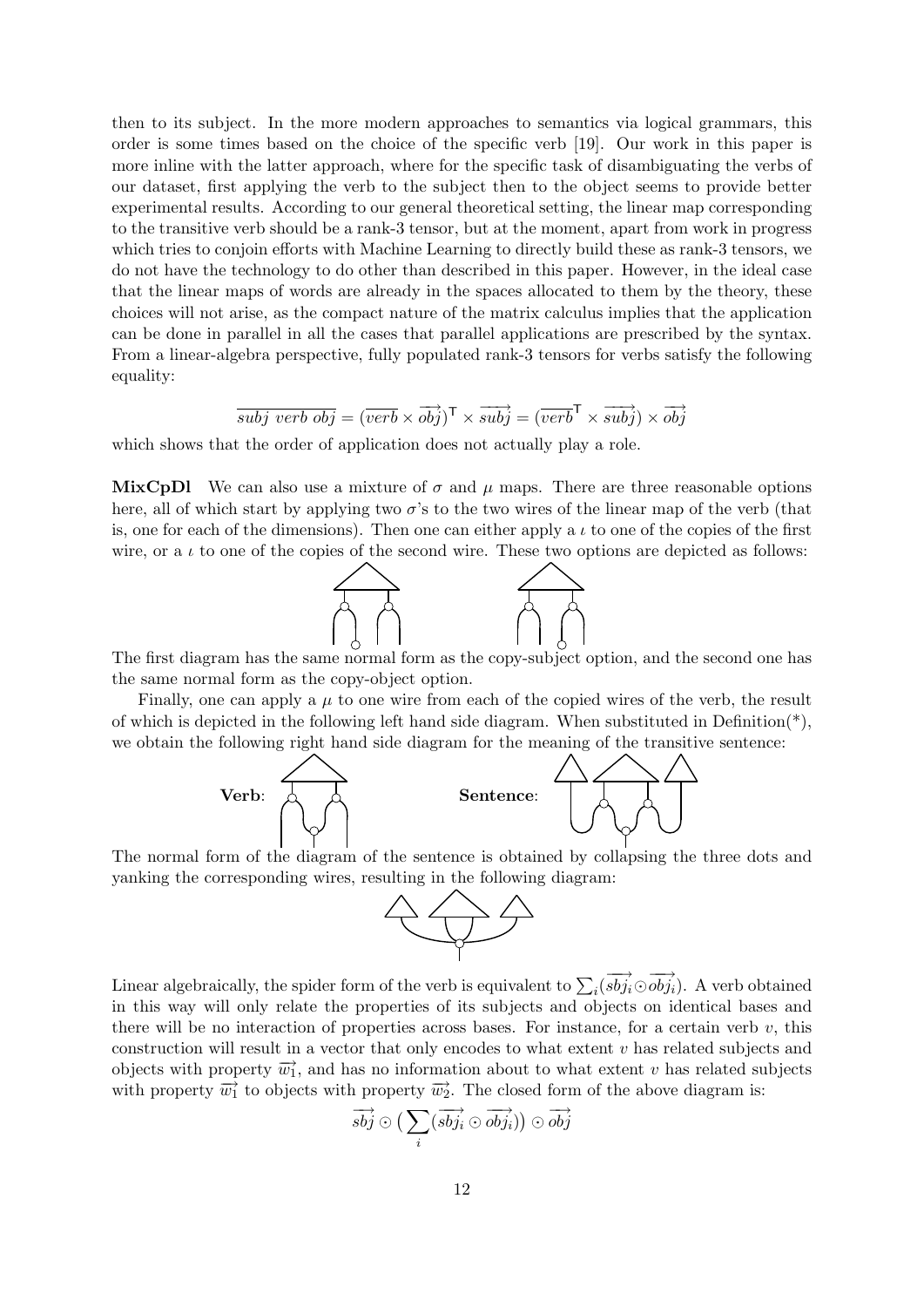### 6.3 Encoding the Existing Non-Predicative Models

Apart from the predicative way of encoding meanings of words with complex types, there exists two other approaches in the literature, who simply work with the context vectors of such words [29, 17]. These two approaches are representable in our setting using the Frobenius operations.

Multp To represent the model of [29] in our setting, in which the meaning of a sentence is simply the point-wise multiplication of the context vectors of the words, we start from the context vector of the verb, denoted by  $\overline{verb}$ , and apply three  $\sigma$ 's and then one  $\mu$  to it. The result is depicted in the left hand side diagram below; once this verb is substituted in Definition( $^*$ ), we obtain the right hand side diagram below as the meaning of a transitive sentence:



The normal form of the diagram of the sentence and its closed linear algebraic form are as follows:



Kron In the model of [17], the tensor of a transitive sentence is calculated as the Kronecker product of the context vector of the verb with itself, so we have  $\overrightarrow{verb} = \overrightarrow{verb} \otimes \overrightarrow{verb}$ . To encode this, we start from the Kronecker product of the context vector of the verb with itself, apply one  $\sigma$  to each one of the vectors and then a  $\mu$  to both of them jointly. The result is the following left hand side verb, which when substituted in the equation of Definition(\*) results in a normal form (depicted in the right hand side below) very similar to the normal form of the MULTP model:



Linear algebraically, the above normal form is equivalent to:

$$
\overrightarrow{sbj} \odot \overrightarrow{verb} \odot \overrightarrow{oobj} \tag{3}
$$

### 7 Experiments

The different options presented in Section 6 and summarized in Table 1 provide us a number of models for testing our setting. We train our vectors on the British National Corpus (BNC), which has about six million sentences and one million words, classified into a hundred million different lexical tokens. We use the set of its 2000 most frequent lemmas as a basis of our basic distributional vector space  $W$ . The weights of each vector are set to the ratio of the probability of the context word given the target word to the probability of the context word overall. As our similarity measure we use the cosine distance between the vectors.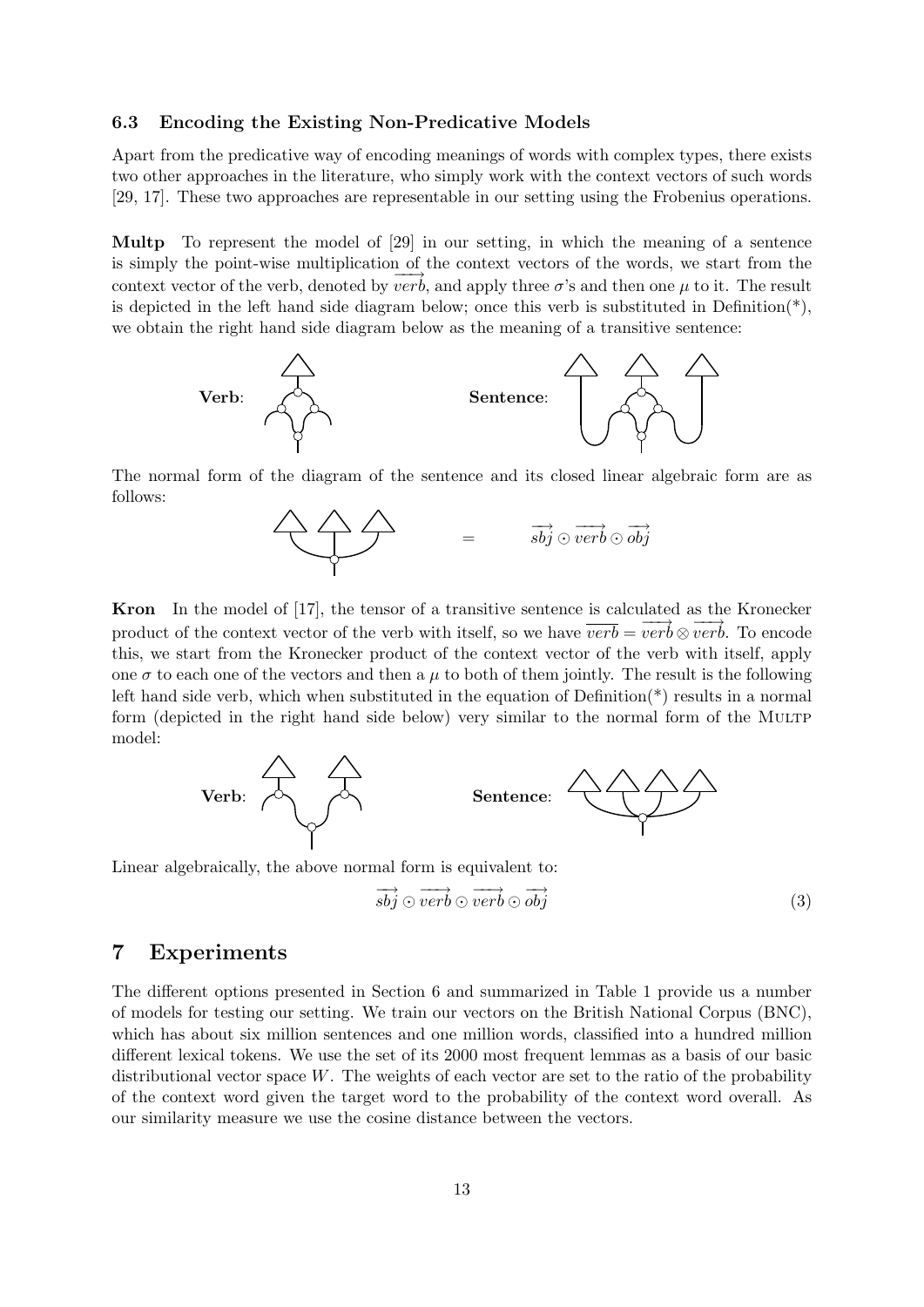| Model          | Description                         |
|----------------|-------------------------------------|
| <b>CPSBJ</b>   | Copy subject on relational matrices |
| СРОВЈ          | Copy object on relational matrices  |
| <b>MIXCPDL</b> | Diagonalize on relational matrices  |
| <b>KRON</b>    | Diagonalize on direct matrices      |
| <b>MULTP</b>   | Multiplicative model                |

Table 1: The models.

### 7.1 Disambiguation

We first test our models on a disambiguation task, which is an extension of Schütze's original disambiguation task from words to sentences. A dataset for this task was originally developed in [29] for intransitive sentences, and later extended to transitive sentences in [16]; we use the latter. The goal is to assess how well a model can discriminate between the different senses of an ambiguous verb, given the context (subject and object) of that verb. The entries of this dataset consist of a target verb, a subject, an object, and a landmark verb used for the comparison. One such entry for example is, "write, pupil, name, spell". A good model should be able to understand that the sentence "pupil write name" is closer to the sentence "pupil spell name" than, for example, to "pupil publish name". On the other hand, given the context "writer, book" these results should be reversed. The evaluation of this experiment is performed by calculating Spearman's  $\rho$ , which measures the degree of correlation of the cosine distance with the judgements of 25 human evaluators, who has been asked to assess the similarity of each pair of sentences using a scale from 1 to 7. As our baseline we use a simple additive model (ADDTV), where the meaning of a transitive sentence is computed as the addition of the relevant context vectors.

Results The results of this experiment are shown in Table 2, indicating that the most successful model for this task is the copy-object model. The better performance of this model against the copy-subject approach provides us some insights about the role of subjects and objects in disambiguating our verbs. By copying the dimension associated with the object, the compression of the original sentence matrix, as this was calculated in [16], takes place along the dimension of subjects (rows), meaning that the resulting vector will bring much more information from the objects than the subjects (this is also suggested by Equation 2). Hence, the fact that this vector performs better than the one of the copy-subject method provides an indication that the object of some ambiguous verbs (which turns out to be the case for our dataset) can be more important for disambiguating that verb than the subject. Intuitively, we can imagine that the crucial factor to disambiguate between the verbs "write", "publish" and "spell" is more the object than the subject: a book or a paper can be both published and written, but a letter or a shopping list can only be written. Similarly, a word can be spelled and written, but a book can only be written. The subject in all these cases is not so important.

The copy-object model is followed closely by the (KRON) and the MULTP models. The similar performance of these two is not a surprise, given their almost identical nature. Finally, the bad performance of the model (MIXCPDL) that is obtained by the application of the uncopying  $\mu$  map conforms to the predictions of the theory, as these were expressed in Section 6.

### 7.2 Comparing Transitive and Intransitive Sentences

In this section we will examine the potential of the above approach in practice, in the context of an experiment aiming to compare transitive and intransitive sentences. In order to do that, we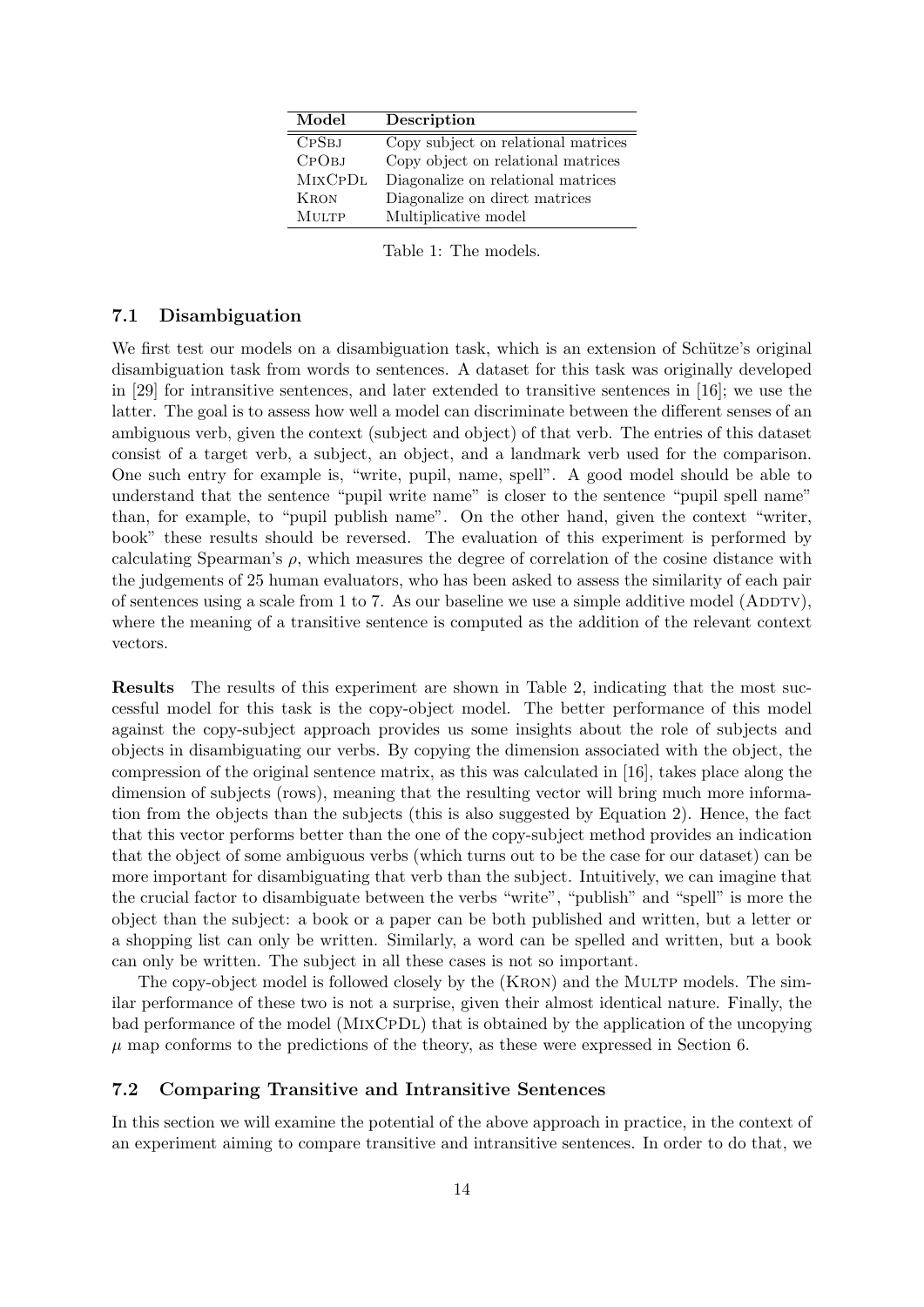| Model             | High | Low  |       |
|-------------------|------|------|-------|
| <b>ADDTV</b>      | 0.90 | 0.90 | 0.050 |
| <b>MULTP</b>      | 0.67 | 0.60 | 0.163 |
| <b>MIXCPDL</b>    | 0.75 | 0.77 | 0.000 |
| <b>KRON</b>       | 0.31 | 0.21 | 0.168 |
| <b>CPSBJ</b>      | 0.95 | 0.95 | 0.143 |
| СРОВЈ             | 0.89 | 0.90 | 0.172 |
| <b>UpperBound</b> | 4.80 | 2.49 | 0.620 |

Table 2: Disambiguation results. High and Low refer to average scores for high and low landmarks, respectively. UpperBound refers to agreement between annotators.

use the dataset of the previous verb disambiguation task (see detailed description in Section 7.1) to conduct the following simple experiment: We create intransitive versions of all the transitive sentences from target verbs and their high and low landmarks by dropping the object; then, we compare each transitive sentence coming from the target verbs with all the other intransitive sentences, expecting that the highest similarity would come from its own intransitive version, the next higher similarity would come from the intransitive version that uses the corresponding high landmark verb, and so on. To present a concrete example, consider the entry "write, pupil, name, spell, publish". Our transitive sentence here is  $s_{tr}$  = "pupil write name"; the intransitive version of this is  $s_{in}$  = "pupil write". We also create intransitive versions using the high and the low landmarks, getting  $s_{hi}$  = "pupil spell" and  $s_{lo}$  = "pupil publish". If the similarity between two sentences  $s_1$  and  $s_2$  is given by  $sim(s_1, s_2)$ , we would expect that:

$$
sim(s_{tr}, s_{it}) > sim(s_{tr}, s_{hi}) > sim(s_{tr}, s_{lo}) > sim(s_{tr}, s_{u})
$$

where  $s_u$  represents an unrelated intransitive version coming from a target verb different than the one of  $s_{tr}$ . The results of this experiment are shown in Table 3 below, for 100 target verbs.

| Case                                        | <b>Errors</b> | ℅   |
|---------------------------------------------|---------------|-----|
| $sim(s_{tr}, s_{hi}) > sim(s_{tr}, s_{it})$ | 7 of 93       | 7.5 |
| $sim(s_{tr}, s_{lo}) > sim(s_{tr}, s_{it})$ | 6 of 93       | 5.6 |
| $sim(s_{tr}, s_u) > sim(s_{tr}, s_{it})$    | 36 of 9900    | 0.4 |

Table 3: Results of the comparison between transitive and intransitive sentences.

The outcome follows indeed our expectations for this task. We see, for example, that the highest error rate comes from cases where the intransitive sentence of the high-landmark verb is closer to a transitive sentence than the intransitive version coming from the sentence itself (first row of the table). Since the meaning of a target verb and the high-landmark verb were specifically selected to be very similar given the context (subject and object), this is naturally the most error-prone category. The seven misclassified cases are presented in Table 4, where the similarity of the involved intransitive versions is apparent.

The six cases of the second category (where an intransitive sentence from a low-landmark gives higher similarity than the normal intransitive version) are quite similar, since in many cases dropping the object leads to semantically identical expressions. For the transitive sentence "tribunal try crime", for example, the low-landmark intransitive version "tribunal test" has almost identical meaning with the normal intransitive version "tribunal try", so it is easier to be "mistakenly" selected by the model as the one closest to the original transitive sentence.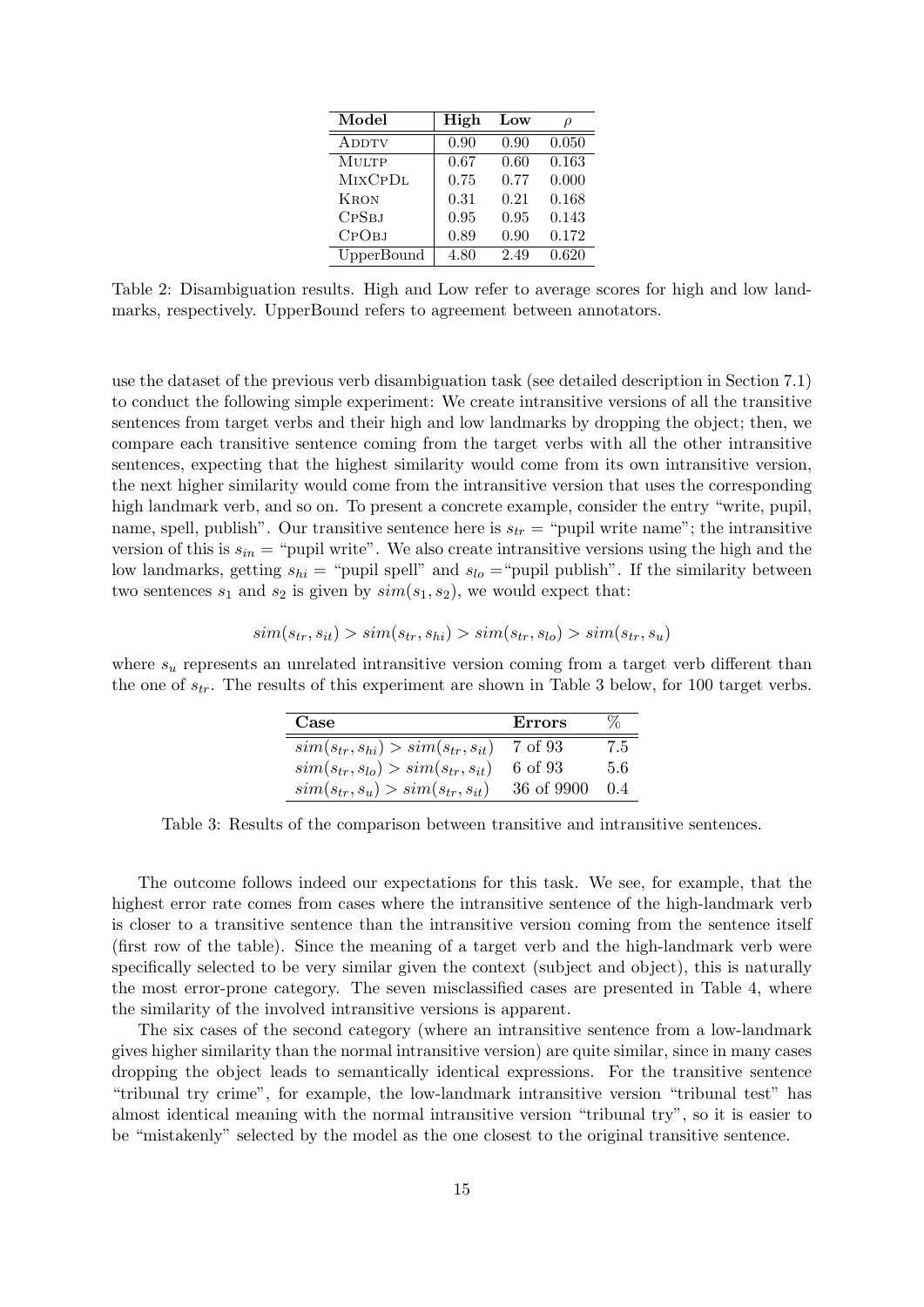| $S_{tr}$                         | $s_{in}$          | $s_{hi}$         |
|----------------------------------|-------------------|------------------|
| people run round                 | people run        | people move      |
| boy meet girl                    | boy meet          | boy visit        |
| management accept responsibility | management accept | management bear  |
| patient accept treatment         | patient accept    | patient bear     |
| table draw eye                   | table draw        | table attract    |
| claimant draw benefit            | claimant draw     | claimant attract |
| tribunal try crime               | tribunal try      | tribunal judge   |

Table 4: Errors in the first category of comparisons.

Finally, the model performs really well for cases when an unrelated intransitive sentence is compared with a transitive one, with only a 0.4% error rate. Here many of the misclassifications can also be attributed to the increased ambiguity of the involved verbs when the object is absent. For example, the similarity between "man draw sword" and "man draw" is considered smaller than the similarity of the first sentence with "man write". Although this is an obvious error, we should acknowledge that the two intransitive sentences, "man draw" and "man write", are not so different semantically, so the error was not completely unjustified.

### 7.3 Definition Classification

The ability of reliably comparing the meaning of single words with larger textual fragments, e.g. phrases or even sentences, can be an invaluable tool for many challenging NLP tasks, such as definition classification, sentiment analysis, or even the simple everyday search on the internet. In this task we examine the extend to which our models can correctly match a number of terms (single words) with a number of definitions. Our dataset consists of 112 terms (72 nouns and 40 verbs) extracted from a junior dictionary together with their main definition. For each term we added two more definitions, either by using entries of WordNet for the term or by simple paraphrase of the main definition using a thesaurus, getting a total of three definitions per term. In all cases a definition for a noun-term is a noun phrase, whereas the definitions for the verb-terms consist of verb phrases. A sample of the dataset entries can be found in Table 5.

| $\mathrm{Term}$ | Main definition   | Alternative def. 1        | Alternative def. 2                 |
|-----------------|-------------------|---------------------------|------------------------------------|
| blaze           | large strong fire | huge potent flame         | substantial heat                   |
| husband         | married man       | partner of a woman        | male spouse                        |
| foal            | young horse       | adolescent stallion       | juvenile mare                      |
| horror          | great fear        | intense fright            | disturbing feeling                 |
| apologise       | say sorry         | express regret or sadness | acknowledge shortcoming or failing |
| embark          | get on a ship     | enter boat or vessel      | commence trip                      |
| vandalize       | break things      | cause damage              | produce destruction                |
| regret          | be sad or sorry   | feel remorse              | express dissatisfaction            |

Table 5: Sample of the dataset for the term/definition comparison task (noun-terms in the top part, verb-terms in the bottom part).

We approach this evaluation problem as a classification task, where terms have the role of classes. First, we calculate the distance between each definition and every term in the dataset. The definition is "classified" to the term that gives the higher similarity. Due to the nature the dataset, this task did not require human annotation and we evaluate the results by calculating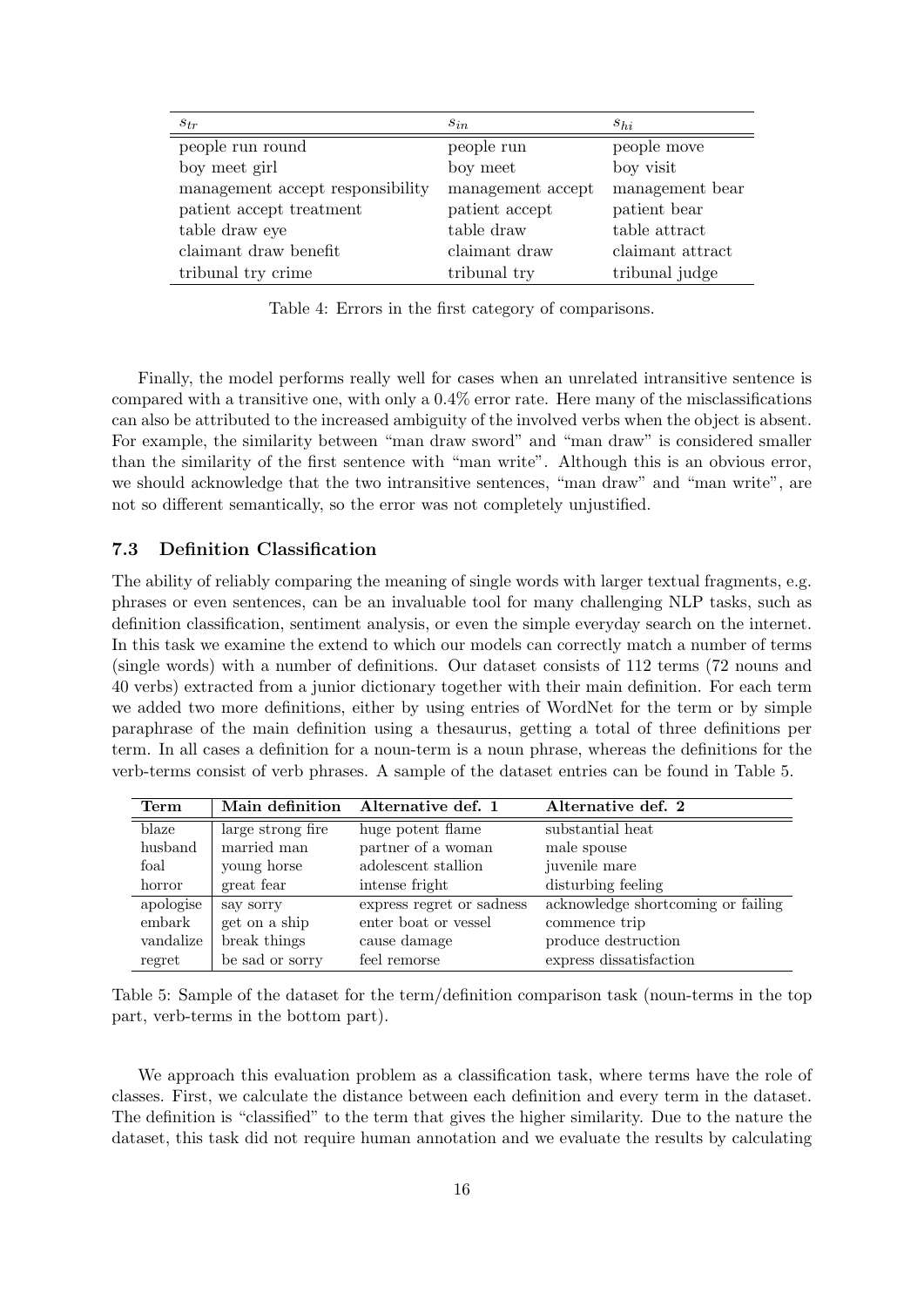separate F1-scores for each term, and getting their average as an overall score for the whole model. The results are presented in Table 6.

Results Since this experiment includes verb phrases, where the subject is missing, we construct our verb vectors by summing over all context vectors of objects with which the verb appears in the corpus; that is, we use  $\overrightarrow{verb} = \sum_i \overrightarrow{obj}_i$ . This is referred to as the relational model (RELTN), and is compared with the multiplicative model. Additive model serves again as our baseline. We evaluate separately the performance on the noun terms and the performance on the verb terms, since a mixing of the two sets would be inconsistent.

The relational model delivers again the best performance, although the difference from the multiplicative model is small. All models perform better on the verb terms than the noun part of the dataset, yet in general F-scores tend to be low. This is natural, since the challenge that this task poses to a machine is great, and F-score considers anything but the perfect result (every definition assigned to the correct term) as unacceptable.

An error analysis shows that for the noun-term set the relational model returns the correct main definition in 25 of the 72 cases, whereas in 47 cases (65%) the correct definition is in the top-five list for that term (Table 7). The multiplicative model performs similarly, and better for the verb-term set. For this experiment we also calculated Mean Reciprocal Ranks values, which again were very close for the two models. Furthermore, some of the "misclassified" cases can also be considered as somehow "correct". For example, the definition we originally assigned to the term 'jacket' was 'short coat'; however, the system "preferred" the definition 'waterproof cover', which is also correct. Some interesting other cases are presented in Table 8.

## 8 Conclusion and Future Work

In summary, after a brief review of the definitions of compact closed categories and monoidal functors, we ramified their applications to natural language syntax and semantics. We recasted the categorical setting of [10], which was based on the product of the category of a pregroup type-logic with the category of finite dimensional vector spaces, in terms of a monoidal functor from the former to the latter. This passage is similar to the vector space representation of category of manifolds in a topological quantum field theory. We showed how the operations of Frobenius algebras over vector spaces provide a concrete instantiation of this setting and used their pictorial calculus to simplify the multi-linear algebraic computations. This instantiation resulted in meanings of all sentences living in a basic vector space  $W$ , hence we became able to compare their meanings with one another and also with meanings of single words and phrases. We developed experiments based on this instantiation and evaluated the predictions of our model in a number of sentence and phrase synonymy tasks.

We conclude that the concrete setting of this paper provides a robust and scalable base for an implementation of the framework of [10], ready for further experimentation and applications. It overcomes the shortcomings of our first implementation [16], whose main problem was that the

|              | <b>Nouns</b> |                                                             |                                                                                                          |      | <b>Verbs</b>         |  |
|--------------|--------------|-------------------------------------------------------------|----------------------------------------------------------------------------------------------------------|------|----------------------|--|
| Model        |              |                                                             | F1                                                                                                       |      |                      |  |
| ADDTV        |              |                                                             | $\begin{array}{ c c c c c c c c c } \hline 0.21 & 0.17 & 0.16 & 0.28 & 0.25 & 0.23 \ \hline \end{array}$ |      |                      |  |
| <b>MULTP</b> |              | $\begin{array}{cccc} \sim & 0.21 & 0.22 & 0.19 \end{array}$ |                                                                                                          |      | $0.31$ $0.30$ $0.26$ |  |
| <b>RELTN</b> | 0.22         | $0.24 \quad 0.21$                                           |                                                                                                          | 0.32 | $0.28$ 0.27          |  |

Table 6: Results of the term/definition comparison task.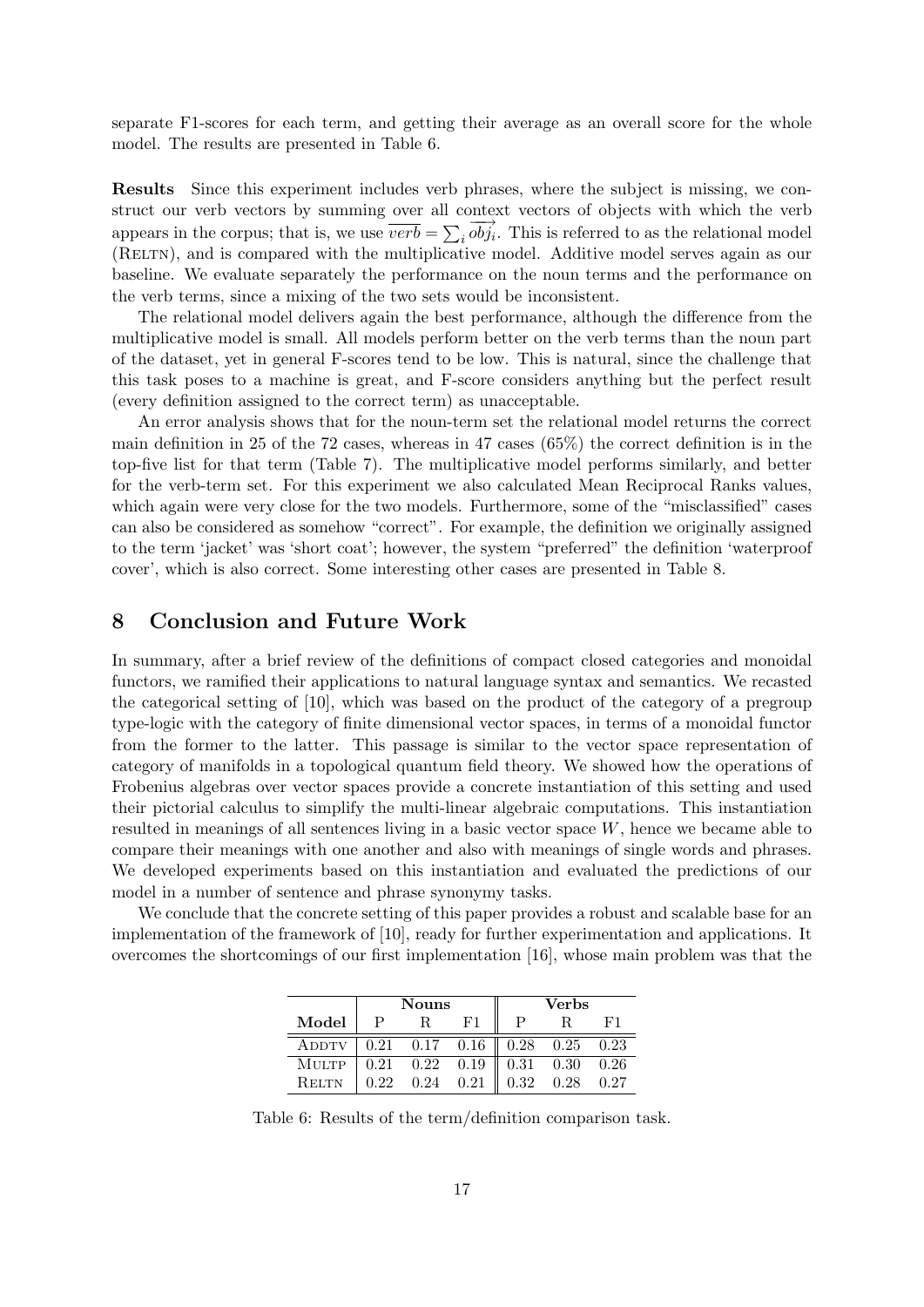|              |             | MULTP |      | <b>RELTN</b> |      |
|--------------|-------------|-------|------|--------------|------|
|              | $\rm{Rank}$ | Count | %    | Count        | %    |
|              |             | 26    | 36.1 | 25           | 34.7 |
| <b>Nouns</b> | $2 - 5$     | 20    | 27.8 | 22           | 30.6 |
|              | $6 - 10$    | 11    | 15.3 | 5            | 6.9  |
|              | 11-72       | 15    | 20.8 | 20           | 27.8 |
|              |             | 15    | 37.5 | 8            | 20.0 |
| <b>Verbs</b> | $2 - 5$     | 10    | 25.0 | 13           | 32.5 |
|              | $6 - 10$    | 6     | 15.0 | 4            | 10.0 |
|              | 11-40       | 9     | 22.5 | 15           | 37.5 |

Table 7: Results of the term/definition comparison task based on the rank of the main definition.

| Term       |                  | Original definition Assigned definition |
|------------|------------------|-----------------------------------------|
| $\rm{rod}$ | fishing stick    | round handle                            |
| jacket     | short coat       | waterproof cover                        |
| mud        | wet soil         | wet ground                              |
| labyrinth  | complicated maze | burial chamber                          |

Table 8: A sample of ambiguous cases where the model assigned a different definition than the original.

vector space representation of the atomic type s was taken to be the tensor space  $W \otimes W$  (for a transitive sentence), hence the logical and the concrete types did not match. As a consequence, sentences with nested structures such as 'Mary saw John reading a book' could not be assigned a meaning; furthermore, meanings of phrases and sentences with different grammatical structure lived in different vector spaces, so a direct comparison of them was not possible.

An experimental future direction is a higher order evaluation of the definition classification task using an unambiguous vector space along the lines of [37], where each word is associated with one or more *sense* vectors. A model like this will avoid encoding different meanings of words in one vector, and will help us separate the two distinct tasks of composition and disambiguation that currently are interwoven in a single step.

From the theoretical perspective, one direction is to start from type-logical grammars that are more expressive than pregroups. In recent work [36] we have shown how the functorial passage to FVect can be extended from a pregroup algebra to the Lambek Calculus [25], which has a monoidal (rather than compact) structure. It remains to show how this passage can be extended to more expressive versions of Lambek calculi, such as Lambek-Grishin algebras [31], calculi of discontinuity [32], or abstract categorial grammars [18]. More specifically, one wants to investigate if the new operations and axioms of these extensions are preserved by the vector space semantic functor.

Another venue to explore is meanings of logical words, where any context-dependant method fails to succeed. The abstract operations of Frobenius algebras have been used to model a limited class of logical operations on vector spaces [9], hence these might turn out to be promising in this aspect too.

## References

[1] S. Abramsky and B. Coecke. 2004. A categorical semantics of quantum protocols. Proceedings of the 19th Annual IEEE Symposium on Logic in Computer Science, 415–425.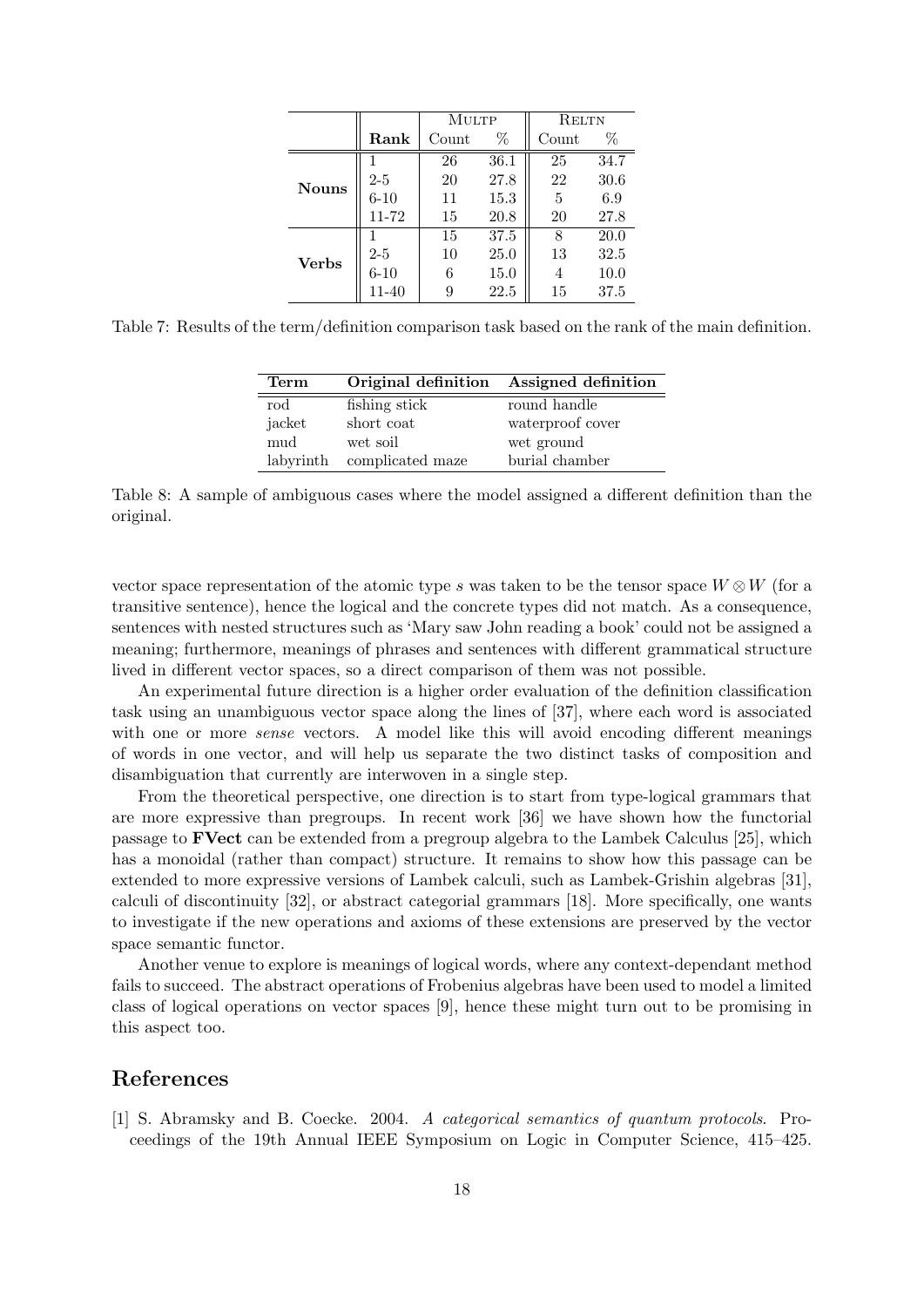arXiv:quant-ph/0402130.

- [2] M. Atiyah. 1989. *Topological quantum field theories*. Publications Mathématique de l'Institut des Hautes Études Scientifiques  $68$ , 175-186.
- [3] J. C. Baez and J. Dolan. 1995. Higher-dimensional algebra and topological quantum field theory. Journal of Mathematical Physics 36, 6073D0-6105.
- [4] M. Baroni and R. Zamparelli. 2010. Nouns are vectors, adjectives are matrices. Proceedings of Conference on Empirical Methods in Natural Language Processing (EMNLP).
- [5] G. Birkhoff and J. von Neumann. 1936. The logic of quantum mechanics. Annals of Mathematics 35, 823–843.
- [6] S. Clark and S. Pulman. 2007. Combining Symbolic and Distributional Models of Meaning. Proceedings of AAAI Spring Symposium on Quantum Interaction. AAAI Press.
- [7] A. Carboni and R. F. C. Walters. 1987. Cartesian bicategories I. Journal of Pure and Applied Algebra 49.
- [8] B. Coecke, and E. Paquette. 2011. Categories for the Practicing Physicist. New Structures for Physics, 167–271. B. Coecke (ed.). Lecture Notes in Physics 813. Springer.
- [9] B. Coecke, D. Pavlovic and J. Vicary. 2008. A new description of orthogonal bases. Mathematical Structures in Computer Science 1.
- [10] B. Coecke, M. Sadrzadeh and S. Clark. 2010. Mathematical Foundations for Distributed Compositional Model of Meaning. Lambek Festschrift. Linguistic Analysis 36, 345–384. J. van Benthem, M. Moortgat and W. Buszkowski (eds.).
- [11] J. Curran. 2004. From Distributional to Semantic Similarity. PhD Thesis, University of Edinburgh.
- [12] K. Erk and S. Padó. 2004. A Structured Vector Space Model for Word Meaning in Context. Proceedings of Conference on Empirical Methods in Natural Language Processing (EMNLP), 897–906.
- [13] J. R. Firth. 1957. A synopsis of linguistic theory 1930-1955. Studies in Linguistic Analysis.
- [14] F. G. Frobenius. 1903. *Theorie der hyperkomplexen Größen*. Preussische Akademie der Wissenschaften Berlin: Sitzungsberichte der Preußischen Akademie der Wissenschaften zu Berlin. Reichsdr.
- [15] E. Grefenstette, M. Sadrzadeh, S. Clark, B. Coecke, S. Pulman. 2011. Concrete Compositional Sentence Spaces for a Compositional Distributional Model of Meaning. International Conference on Computational Semantics (IWCS'11).
- [16] E. Grefenstette and M. Sadrzadeh. 2011. Experimental Support for a Categorical Compositional Distributional Model of Meaning. Proceedings of Conference on Empirical Methods in Natural Language Processing (EMNLP).
- [17] E. Grefenstette and M. Sadrzadeh. 2011. Experimenting with Transitive Verbs in a DisCo-Cat. Proceedings of Workshop on Geometrical models of natural language semantics (GEMS).
- [18] P. de Groote. 2001. Towards Abstract Categorial Grammars. Proceedings of Association for Computational Linguistic, 148–155.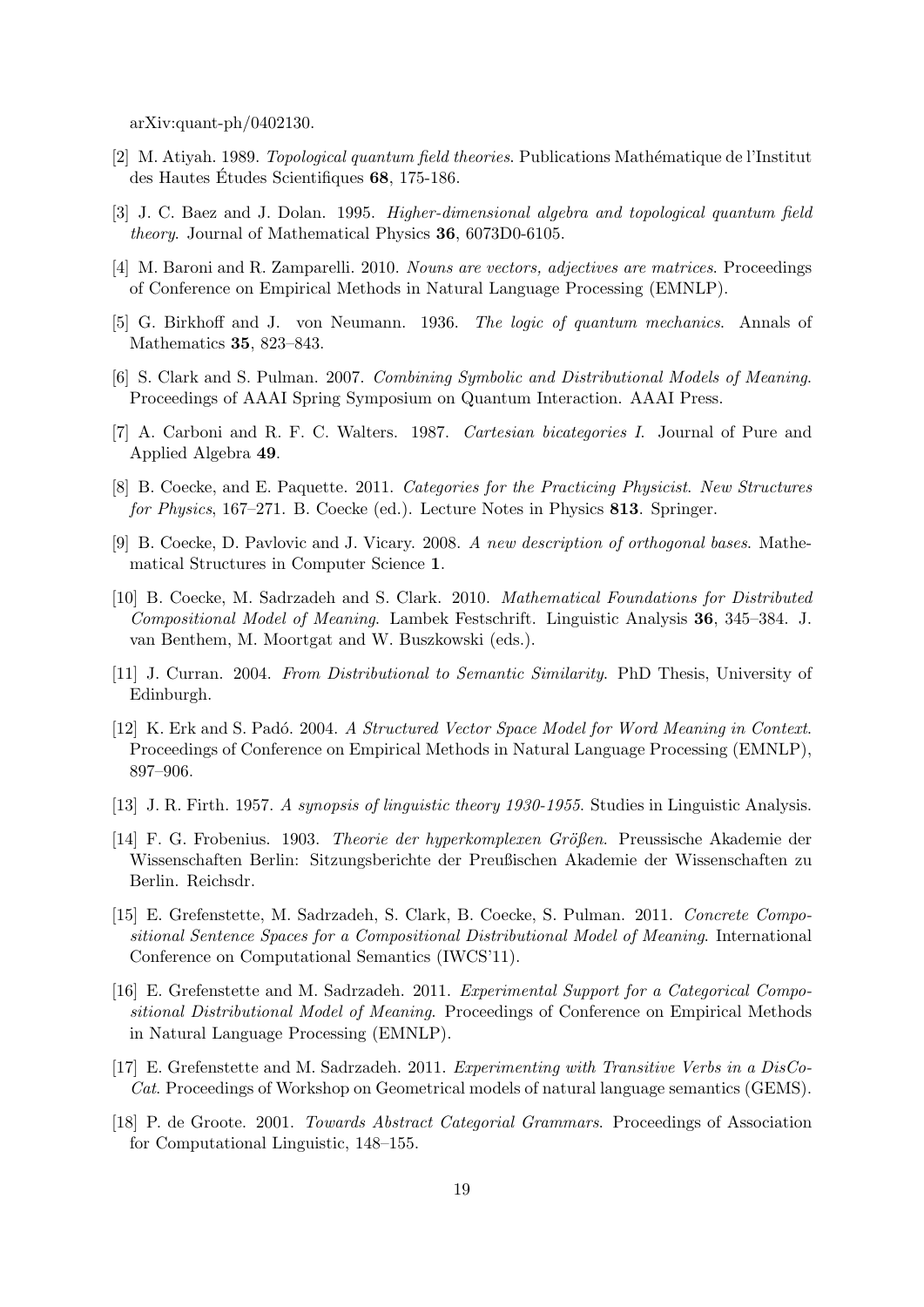- [19] P. de Groote and F. Lamarche. 2002. Classical non-associative Lambek calculus. Studia Logica 71, 355–388.
- [20] A. Joyal and R. Street. 1991. The Geometry of Tensor Calculus I. Advances in Mathematics, Vol. 88.
- [21] G. M. Kelly. 1972. Many-variable functorial calculus (I). Lecture Notes in Mathematics, Coherence in Categories 281, 66–105. G. M. Kelly, M. Laplaza, G. Lewis and S. MacLane (eds.).
- [22] G. M. Kelly and M. L. Laplaza. 1980. Coherence for compact closed categories. Journal of Pure and Applied Algebra 19, 193–213.
- [23] A. Kock. 1972. Strong functors and monoidal monads. Archiv der Mathematik 23, 113–120. Springer.
- [24] J. Kock. 2003. Frobenius Algebras and 2D Topological Quantum Field Theories. London Mathematical Society Student Texts. Cambridge University Press.
- [25] J. Lambek. 1958. The mathematics of sentence structure, American Mathematics Monthly 65, 154–170.
- [26] J. Lambek. 2008. From Word to Sentence. Polimetrica, Milan.
- [27] J. Lambek and C. Casadio. 2006. Computational algebraic approaches to natural language. Polimetrica, Milan.
- [28] T. Landauer, and S. Dumais. 1997. A solution to Plato's problem: The latent semantic analysis theory of acquisition, induction, and representation of knowledge. Psychological review.
- [29] J. Mitchell and M. Lapata. 2008. Vector-based models of semantic composition. Proceedings of the 46th Annual Meeting of the Association for Computational Linguistics, 236–244.
- [30] C. D. Manning, P. Raghavan, and H. Schütze. 2008. Introduction to information retrieval. Cambridge University Press.
- [31] M. Moortgat. 2009. Symmetric categorial grammar. Journal of Philosophical Logic, 681– 710.
- [32] G. Morrill. 1995. Discontinuity in Categorial Grammar. Linguistics and Philosophy 18, 175–219.
- [33] A. Preller and J. Lambek. 2007. Free compact 2-categories. Mathematical Structures in Computer Science 17, 309–340.
- [34] A. Preller and M. Sadrzadeh. 2011. Bell States and Negative Sentences in the Distributed Model of Meaning. Electronic Notes in Theoretical Computer Science, Proceedings of the 6th QPL Workshop on Quantum Physics and Logic 270, 141–153.
- [35] R. Montague. 1974. English as a formal language. Formal Philosophy, 189–223.
- [36] M. Sadrzadeh, E. Grefenstette and B. Coecke. 2012. Lambek vs. Lambek: Vector Space Semantics and String Diagrams for Lambek Calculus. Annals of Pure and Applied Logic, accepted for publication.